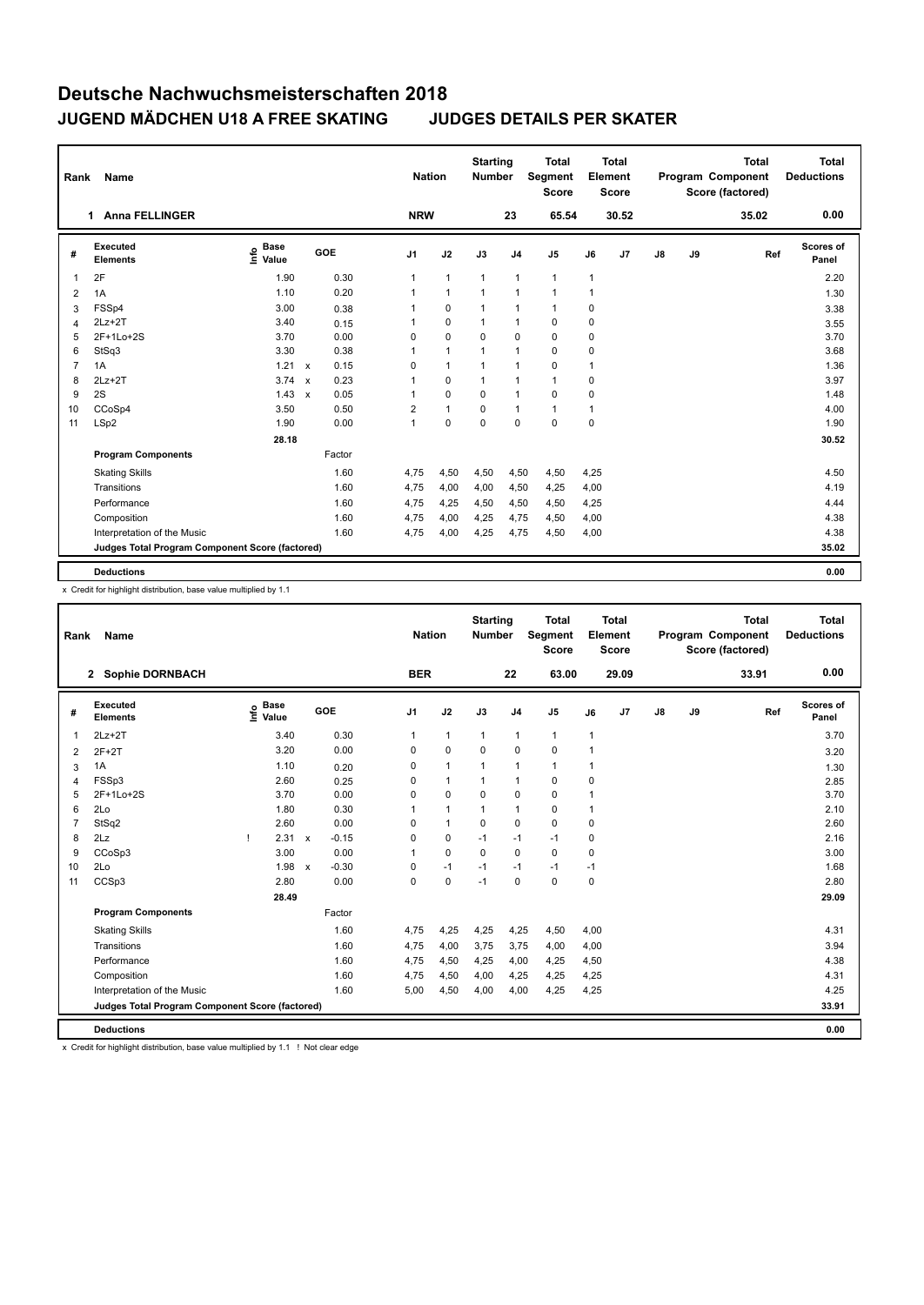| Rank           | Name                                            |                              |                                   | <b>Nation</b>  |                | <b>Starting</b><br><b>Number</b> |                | <b>Total</b><br>Segment<br><b>Score</b> |      | <b>Total</b><br>Element<br><b>Score</b> |               |    | <b>Total</b><br>Program Component<br>Score (factored) | <b>Total</b><br><b>Deductions</b> |
|----------------|-------------------------------------------------|------------------------------|-----------------------------------|----------------|----------------|----------------------------------|----------------|-----------------------------------------|------|-----------------------------------------|---------------|----|-------------------------------------------------------|-----------------------------------|
|                | <b>Victoria GRONEM</b><br>3                     |                              |                                   | <b>BER</b>     |                |                                  | 17             | 59.02                                   |      | 27.61                                   |               |    | 31.41                                                 | 0.00                              |
| #              | <b>Executed</b><br><b>Elements</b>              | <b>Base</b><br>١nfo<br>Value | <b>GOE</b>                        | J <sub>1</sub> | J2             | J3                               | J <sub>4</sub> | J <sub>5</sub>                          | J6   | J <sub>7</sub>                          | $\mathsf{J}8$ | J9 | Ref                                                   | Scores of<br>Panel                |
| 1              | 2Lo                                             | 1.80                         | 0.00                              | 0              | $\mathbf 0$    | 0                                | 0              | 0                                       | 0    |                                         |               |    |                                                       | 1.80                              |
| $\overline{2}$ | 1A+1Lo+2S                                       | 2.90                         | 0.00                              | 0              | 0              | 0                                | 0              | 0                                       | 0    |                                         |               |    |                                                       | 2.90                              |
| 3              | $2F+2T$                                         | 3.20                         | 0.00                              | 0              | $\mathbf 0$    | $\mathbf 0$                      | $-1$           | 0                                       | 0    |                                         |               |    |                                                       | 3.20                              |
| 4              | CCoSp4                                          | 3.50                         | 0.25                              | 0              | $\mathbf{1}$   | 0                                | $\mathbf{1}$   | $\mathbf 0$                             | 1    |                                         |               |    |                                                       | 3.75                              |
| 5              | $2Lz+2T$                                        | 3.40                         | $-0.60$                           | $-1$           | $-2$           | $-2$                             | $-2$           | $-2$                                    | $-2$ |                                         |               |    |                                                       | 2.80                              |
| 6              | 2Lz                                             | 2.31                         | 0.00<br>$\mathsf{x}$              | 0              | $\mathbf 0$    | $\mathbf 0$                      | $\mathbf 0$    | $\mathbf 0$                             | 0    |                                         |               |    |                                                       | 2.31                              |
| 7              | 2F                                              | 2.09                         | 0.00<br>$\boldsymbol{\mathsf{x}}$ | $-1$           | $\mathbf 0$    | $\mathbf 0$                      | $\mathbf 0$    | $\mathbf 0$                             | 0    |                                         |               |    |                                                       | 2.09                              |
| 8              | FCCoSp2V                                        | 2.00                         | $-0.15$                           | 0              | $\mathbf 0$    | $-1$                             | $-1$           | $-1$                                    | 0    |                                         |               |    |                                                       | 1.85                              |
| 9              | StSq2                                           | 2.60                         | 0.13                              | 1              | $\overline{1}$ | 0                                | $\mathbf 0$    | $\mathbf 0$                             | 0    |                                         |               |    |                                                       | 2.73                              |
| 10             | 2S                                              | 1.43                         | 0.00<br>$\mathsf{x}$              | 0              | $\Omega$       | $\Omega$                         | 0              | 0                                       | 0    |                                         |               |    |                                                       | 1.43                              |
| 11             | SSp4                                            | 2.50                         | 0.25                              | 1              | $\overline{1}$ | $\mathbf 0$                      | $\mathbf 0$    | $\mathbf 0$                             | 1    |                                         |               |    |                                                       | 2.75                              |
|                |                                                 | 27.73                        |                                   |                |                |                                  |                |                                         |      |                                         |               |    |                                                       | 27.61                             |
|                | <b>Program Components</b>                       |                              | Factor                            |                |                |                                  |                |                                         |      |                                         |               |    |                                                       |                                   |
|                | <b>Skating Skills</b>                           |                              | 1.60                              | 4,25           | 4,25           | 4,00                             | 4,00           | 4,00                                    | 3,75 |                                         |               |    |                                                       | 4.06                              |
|                | Transitions                                     |                              | 1.60                              | 4,25           | 4,25           | 3,50                             | 3,75           | 3,50                                    | 3,50 |                                         |               |    |                                                       | 3.75                              |
|                | Performance                                     |                              | 1.60                              | 4,50           | 4,50           | 3,75                             | 4,00           | 3,50                                    | 3,75 |                                         |               |    |                                                       | 4.00                              |
|                | Composition                                     |                              | 1.60                              | 4,50           | 4,50           | 3,50                             | 3,75           | 3,75                                    | 3,75 |                                         |               |    |                                                       | 3.94                              |
|                | Interpretation of the Music                     |                              | 1.60                              | 4,50           | 4,50           | 3,50                             | 3,75           | 3,75                                    | 3,50 |                                         |               |    |                                                       | 3.88                              |
|                | Judges Total Program Component Score (factored) |                              |                                   |                |                |                                  |                |                                         |      |                                         |               |    |                                                       | 31.41                             |
|                | <b>Deductions</b>                               |                              |                                   |                |                |                                  |                |                                         |      |                                         |               |    |                                                       | 0.00                              |

x Credit for highlight distribution, base value multiplied by 1.1

| Rank           | Name                                            |                                  |                                   | <b>Nation</b>  |              | <b>Starting</b><br><b>Number</b> |                | Total<br>Segment<br><b>Score</b> |           | <b>Total</b><br>Element<br><b>Score</b> |               |    | <b>Total</b><br>Program Component<br>Score (factored) | <b>Total</b><br><b>Deductions</b> |
|----------------|-------------------------------------------------|----------------------------------|-----------------------------------|----------------|--------------|----------------------------------|----------------|----------------------------------|-----------|-----------------------------------------|---------------|----|-------------------------------------------------------|-----------------------------------|
|                | 4 Elisa CUVIELLO                                |                                  |                                   | <b>BAY</b>     |              |                                  | 19             | 58.93                            |           | 28.02                                   |               |    | 31.91                                                 | 1.00                              |
| #              | <b>Executed</b><br><b>Elements</b>              | <b>Base</b><br>e Base<br>E Value | <b>GOE</b>                        | J <sub>1</sub> | J2           | J3                               | J <sub>4</sub> | J <sub>5</sub>                   | J6        | J <sub>7</sub>                          | $\mathsf{J}8$ | J9 | Ref                                                   | <b>Scores of</b><br>Panel         |
| $\overline{1}$ | 1A                                              | 1.10                             | 0.00                              | 0              | 0            | 0                                | $\mathbf{1}$   | 0                                | 0         |                                         |               |    |                                                       | 1.10                              |
| 2              | $2F+2Lo$                                        | 3.70                             | $-0.53$                           | $-1$           | $-2$         | $-2$                             | $-2$           | $-1$                             | $-2$      |                                         |               |    |                                                       | 3.17                              |
| 3              | 2Lz                                             | 2.10                             | $-0.90$                           | $-3$           | $-3$         | $-3$                             | $-3$           | $-3$                             | $-3$      |                                         |               |    |                                                       | 1.20                              |
| $\overline{4}$ | FCSp3                                           | 2.80                             | 0.00                              | 0              | $\mathbf 0$  | $\mathbf 0$                      | 0              | 0                                | $\pmb{0}$ |                                         |               |    |                                                       | 2.80                              |
| 5              | $2S+2T$                                         | 2.60                             | 0.00                              | 0              | $\mathbf 0$  | 0                                | 0              | 0                                | 0         |                                         |               |    |                                                       | 2.60                              |
| 6              | $2Lz+2T+2Lo$                                    | 5.20                             | $-0.60$                           | $-1$           | $-2$         | $-2$                             | $-2$           | $-2$                             | $-2$      |                                         |               |    |                                                       | 4.60                              |
| 7              | CCoSp4                                          | 3.50                             | 0.13                              | $\Omega$       | 0            | $\Omega$                         | $\mathbf{1}$   | 0                                | 1         |                                         |               |    |                                                       | 3.63                              |
| 8              | 2F                                              | 2.09                             | 0.15<br>$\boldsymbol{\mathsf{x}}$ | 0              | $\mathbf{1}$ | 0                                | 0              | 1                                | 1         |                                         |               |    |                                                       | 2.24                              |
| 9              | 2S                                              | 1.43                             | 0.00<br>$\mathsf{x}$              | $\Omega$       | 0            | $\Omega$                         | 0              | 0                                | 0         |                                         |               |    |                                                       | 1.43                              |
| 10             | LSp2                                            | 1.90                             | 0.50                              | $\Omega$       | $\mathbf{1}$ | $\mathbf{1}$                     | $\mathbf{1}$   | $\mathbf{1}$                     | 1         |                                         |               |    |                                                       | 2.40                              |
| 11             | StSq2                                           | 2.60                             | 0.25                              | 0              | 1            | $\mathbf 0$                      | $\mathbf{1}$   | 0                                | 1         |                                         |               |    |                                                       | 2.85                              |
|                |                                                 | 29.02                            |                                   |                |              |                                  |                |                                  |           |                                         |               |    |                                                       | 28.02                             |
|                | <b>Program Components</b>                       |                                  | Factor                            |                |              |                                  |                |                                  |           |                                         |               |    |                                                       |                                   |
|                | <b>Skating Skills</b>                           |                                  | 1.60                              | 4,00           | 4,50         | 4,25                             | 4,00           | 4,00                             | 4,00      |                                         |               |    |                                                       | 4.06                              |
|                | Transitions                                     |                                  | 1.60                              | 4,00           | 4,00         | 3,75                             | 4,00           | 3,50                             | 3,75      |                                         |               |    |                                                       | 3.88                              |
|                | Performance                                     |                                  | 1.60                              | 4,25           | 4,00         | 4,25                             | 3,75           | 4,00                             | 4,00      |                                         |               |    |                                                       | 4.06                              |
|                | Composition                                     |                                  | 1.60                              | 4,25           | 4,00         | 4,00                             | 4,00           | 3,75                             | 4,00      |                                         |               |    |                                                       | 4.00                              |
|                | Interpretation of the Music                     |                                  | 1.60                              | 4,25           | 4,25         | 4,00                             | 3,75           | 3,50                             | 3,75      |                                         |               |    |                                                       | 3.94                              |
|                | Judges Total Program Component Score (factored) |                                  |                                   |                |              |                                  |                |                                  |           |                                         |               |    |                                                       | 31.91                             |
|                | <b>Deductions</b>                               |                                  | $-1.00$<br>Falls:                 |                |              |                                  |                |                                  |           |                                         |               |    |                                                       | $-1.00$                           |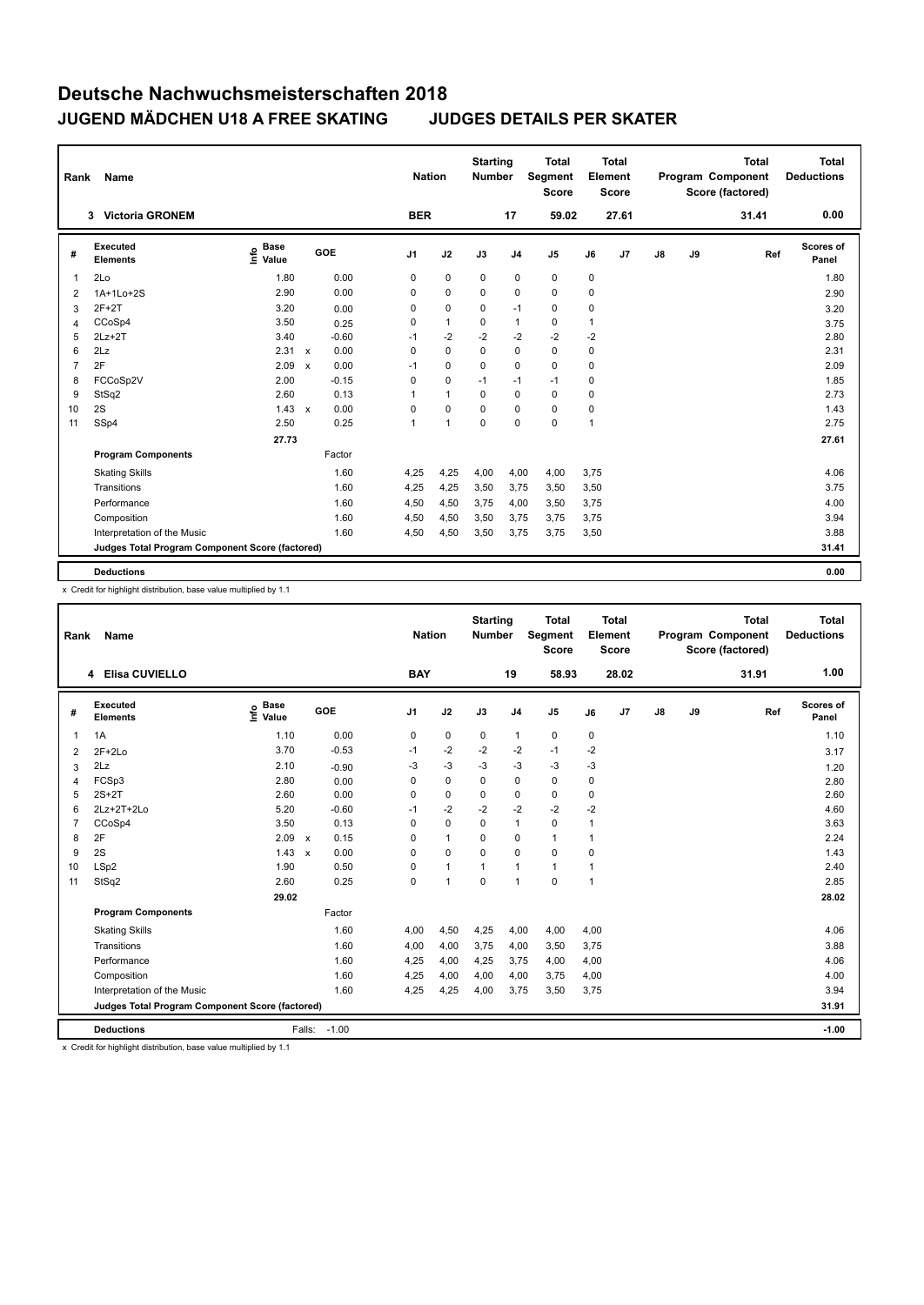| Rank           | Name                                            |                          |                      |              |         | <b>Nation</b>  |              | <b>Starting</b><br><b>Number</b> |                | <b>Total</b><br>Segment<br><b>Score</b> |             | <b>Total</b><br>Element<br><b>Score</b> |               |    | <b>Total</b><br>Program Component<br>Score (factored) | <b>Total</b><br><b>Deductions</b> |
|----------------|-------------------------------------------------|--------------------------|----------------------|--------------|---------|----------------|--------------|----------------------------------|----------------|-----------------------------------------|-------------|-----------------------------------------|---------------|----|-------------------------------------------------------|-----------------------------------|
|                | <b>Maria ROGOZINA</b><br>5.                     |                          |                      |              |         | <b>BER</b>     |              |                                  | 21             | 57.57                                   |             | 23.97                                   |               |    | 33.60                                                 | 0.00                              |
| #              | Executed<br><b>Elements</b>                     | ۴٥                       | <b>Base</b><br>Value |              | GOE     | J <sub>1</sub> | J2           | J3                               | J <sub>4</sub> | J5                                      | J6          | J7                                      | $\mathsf{J}8$ | J9 | Ref                                                   | Scores of<br>Panel                |
| 1              | 2Lz <+2T <                                      |                          | 2.40                 |              | $-0.45$ | $-1$           | $-2$         | $-2$                             | $-2$           | $-1$                                    | $\mathbf 0$ |                                         |               |    |                                                       | 1.95                              |
| $\overline{2}$ | 2F<                                             | $\prec$                  | 1.40                 |              | $-0.30$ | $-1$           | $-1$         | $-1$                             | $-2$           | $-1$                                    | $-1$        |                                         |               |    |                                                       | 1.10                              |
| 3              | $2F+2T<$                                        | $\prec$                  | 2.80                 |              | $-0.23$ | $-1$           | $\mathbf 0$  | $-1$                             | $-2$           | $-1$                                    | 0           |                                         |               |    |                                                       | 2.57                              |
| 4              | CCoSp4                                          |                          | 3.50                 |              | 0.13    | 0              | $\mathbf{1}$ | $\Omega$                         | $\mathbf 0$    | $\mathbf 0$                             | 1           |                                         |               |    |                                                       | 3.63                              |
| 5              | 2Lo+1Lo+2S                                      |                          | 3.60                 |              | 0.08    | 1              | $\mathbf{1}$ | 0                                | 0              | 0                                       | 0           |                                         |               |    |                                                       | 3.68                              |
| 6              | 2Lz<                                            |                          | $1.65 \times$        |              | $-0.30$ | $-1$           | $-1$         | $-1$                             | $-2$           | $-1$                                    | $-1$        |                                         |               |    |                                                       | 1.35                              |
| 7              | 2Lo<                                            | $\overline{\phantom{a}}$ | 1.43                 | $\mathsf{x}$ | $-0.30$ | $-1$           | $-1$         | $-1$                             | $-2$           | $-1$                                    | $-1$        |                                         |               |    |                                                       | 1.13                              |
| 8              | FCSSp3                                          |                          | 2.60                 |              | $-0.08$ | 0              | $\mathbf 0$  | $-1$                             | $-1$           | $\mathbf 0$                             | 0           |                                         |               |    |                                                       | 2.52                              |
| 9              | StSq1                                           |                          | 1.80                 |              | 0.25    | 1              | 0            | $\Omega$                         | 0              | $\mathbf{1}$                            | 1           |                                         |               |    |                                                       | 2.05                              |
| 10             | 1A                                              |                          | $1.21 \times$        |              | 0.00    | 0              | $-1$         | $\Omega$                         | $\Omega$       | $\mathbf 0$                             | 0           |                                         |               |    |                                                       | 1.21                              |
| 11             | LSp3                                            |                          | 2.40                 |              | 0.38    | 0              | $\pmb{0}$    | 1                                | $\mathbf{1}$   | $\mathbf{1}$                            | 1           |                                         |               |    |                                                       | 2.78                              |
|                |                                                 |                          | 24.79                |              |         |                |              |                                  |                |                                         |             |                                         |               |    |                                                       | 23.97                             |
|                | <b>Program Components</b>                       |                          |                      |              | Factor  |                |              |                                  |                |                                         |             |                                         |               |    |                                                       |                                   |
|                | <b>Skating Skills</b>                           |                          |                      |              | 1.60    | 4,25           | 4,25         | 4,00                             | 4,25           | 4,25                                    | 4,25        |                                         |               |    |                                                       | 4.25                              |
|                | Transitions                                     |                          |                      |              | 1.60    | 4,25           | 4,25         | 3,75                             | 4,00           | 4,00                                    | 4,00        |                                         |               |    |                                                       | 4.06                              |
|                | Performance                                     |                          |                      |              | 1.60    | 4,75           | 4,50         | 4,00                             | 4,25           | 4,25                                    | 4,25        |                                         |               |    |                                                       | 4.31                              |
|                | Composition                                     |                          |                      |              | 1.60    | 4,50           | 4,50         | 4,00                             | 4,25           | 4,00                                    | 4,00        |                                         |               |    |                                                       | 4.19                              |
|                | Interpretation of the Music                     |                          |                      |              | 1.60    | 4,75           | 4,25         | 4,00                             | 4,25           | 4,25                                    | 4,00        |                                         |               |    |                                                       | 4.19                              |
|                | Judges Total Program Component Score (factored) |                          |                      |              |         |                |              |                                  |                |                                         |             |                                         |               |    |                                                       | 33.60                             |
|                | <b>Deductions</b>                               |                          |                      |              |         |                |              |                                  |                |                                         |             |                                         |               |    |                                                       | 0.00                              |

< Under-rotated jump x Credit for highlight distribution, base value multiplied by 1.1 ! Not clear edge

| Rank           | Name                                            |                              |                                   |                | <b>Nation</b> | <b>Starting</b><br><b>Number</b> |                | <b>Total</b><br>Segment<br><b>Score</b> |              | <b>Total</b><br>Element<br><b>Score</b> |    |    | <b>Total</b><br>Program Component<br>Score (factored) | <b>Total</b><br><b>Deductions</b> |
|----------------|-------------------------------------------------|------------------------------|-----------------------------------|----------------|---------------|----------------------------------|----------------|-----------------------------------------|--------------|-----------------------------------------|----|----|-------------------------------------------------------|-----------------------------------|
|                | <b>Louisa LENZ</b><br>6                         |                              |                                   | <b>BER</b>     |               |                                  | 13             | 55.52                                   |              | 28.51                                   |    |    | 27.01                                                 | 0.00                              |
| #              | Executed<br><b>Elements</b>                     | <b>Base</b><br>info<br>Value | <b>GOE</b>                        | J <sub>1</sub> | J2            | J3                               | J <sub>4</sub> | J <sub>5</sub>                          | J6           | J <sub>7</sub>                          | J8 | J9 | Ref                                                   | Scores of<br>Panel                |
| 1              | $2F+2T$                                         | 3.20                         | 0.00                              | $\mathbf 0$    | $\pmb{0}$     | $-1$                             | $\mathbf 0$    | 0                                       | $\pmb{0}$    |                                         |    |    |                                                       | 3.20                              |
| 2              | 2Lz+1Lo+2S                                      | 3.90                         | $-0.15$                           | 0              | 0             | 0                                | $-1$           | $-1$                                    | $-1$         |                                         |    |    |                                                       | 3.75                              |
| 3              | FCCoSp4                                         | 3.50                         | 0.00                              | 0              | $\mathbf 0$   | $-1$                             | 0              | 0                                       | 0            |                                         |    |    |                                                       | 3.50                              |
| $\overline{4}$ | 1A                                              | 1.10                         | 0.00                              | $\Omega$       | 0             | 0                                | 0              | 0                                       | 0            |                                         |    |    |                                                       | 1.10                              |
| 5              | 2Lo                                             | 1.80                         | 0.00                              | $\Omega$       | $\Omega$      | 0                                | $\Omega$       | 0                                       | $\mathbf{1}$ |                                         |    |    |                                                       | 1.80                              |
| 6              | StSq2                                           | 2.60                         | 0.00                              | $\Omega$       | $\Omega$      | $\Omega$                         | 0              | 0                                       | $\mathbf 0$  |                                         |    |    |                                                       | 2.60                              |
| $\overline{7}$ | $2Lz+2T$                                        | 3.74                         | 0.00<br>$\mathsf{x}$              | 0              | 0             | 0                                | 0              | 0                                       | $\pmb{0}$    |                                         |    |    |                                                       | 3.74                              |
| 8              | 2F                                              | 2.09                         | 0.00<br>$\boldsymbol{\mathsf{x}}$ | $\Omega$       | $\Omega$      | $\Omega$                         | $\mathbf 0$    | 0                                       | 0            |                                         |    |    |                                                       | 2.09                              |
| 9              | CCoSp3                                          | 3.00                         | 0.00                              | 0              | 0             | 0                                | 0              | 0                                       | $\mathbf 0$  |                                         |    |    |                                                       | 3.00                              |
| 10             | 2S                                              | 1.43                         | 0.00<br>$\mathsf{x}$              | $\Omega$       | $\Omega$      | 0                                | 0              | 0                                       | 0            |                                         |    |    |                                                       | 1.43                              |
| 11             | CSp3                                            | 2.30                         | 0.00                              | 0              | $\mathbf 0$   | $\mathbf 0$                      | 0              | 0                                       | $\pmb{0}$    |                                         |    |    |                                                       | 2.30                              |
|                |                                                 | 28.66                        |                                   |                |               |                                  |                |                                         |              |                                         |    |    |                                                       | 28.51                             |
|                | <b>Program Components</b>                       |                              | Factor                            |                |               |                                  |                |                                         |              |                                         |    |    |                                                       |                                   |
|                | <b>Skating Skills</b>                           |                              | 1.60                              | 3,50           | 4,00          | 3,75                             | 3,25           | 3,25                                    | 3,50         |                                         |    |    |                                                       | 3.50                              |
|                | Transitions                                     |                              | 1.60                              | 3,25           | 3.75          | 3,50                             | 3,50           | 3,00                                    | 3,00         |                                         |    |    |                                                       | 3.31                              |
|                | Performance                                     |                              | 1.60                              | 3,25           | 3,75          | 3,50                             | 3,25           | 3,25                                    | 3,50         |                                         |    |    |                                                       | 3.38                              |
|                | Composition                                     |                              | 1.60                              | 3,50           | 4,00          | 3,50                             | 3,50           | 3,25                                    | 3,25         |                                         |    |    |                                                       | 3.44                              |
|                | Interpretation of the Music                     |                              | 1.60                              | 3,25           | 4,00          | 3,25                             | 3,00           | 3,25                                    | 3,25         |                                         |    |    |                                                       | 3.25                              |
|                | Judges Total Program Component Score (factored) |                              |                                   |                |               |                                  |                |                                         |              |                                         |    |    |                                                       | 27.01                             |
|                | <b>Deductions</b>                               |                              |                                   |                |               |                                  |                |                                         |              |                                         |    |    |                                                       | 0.00                              |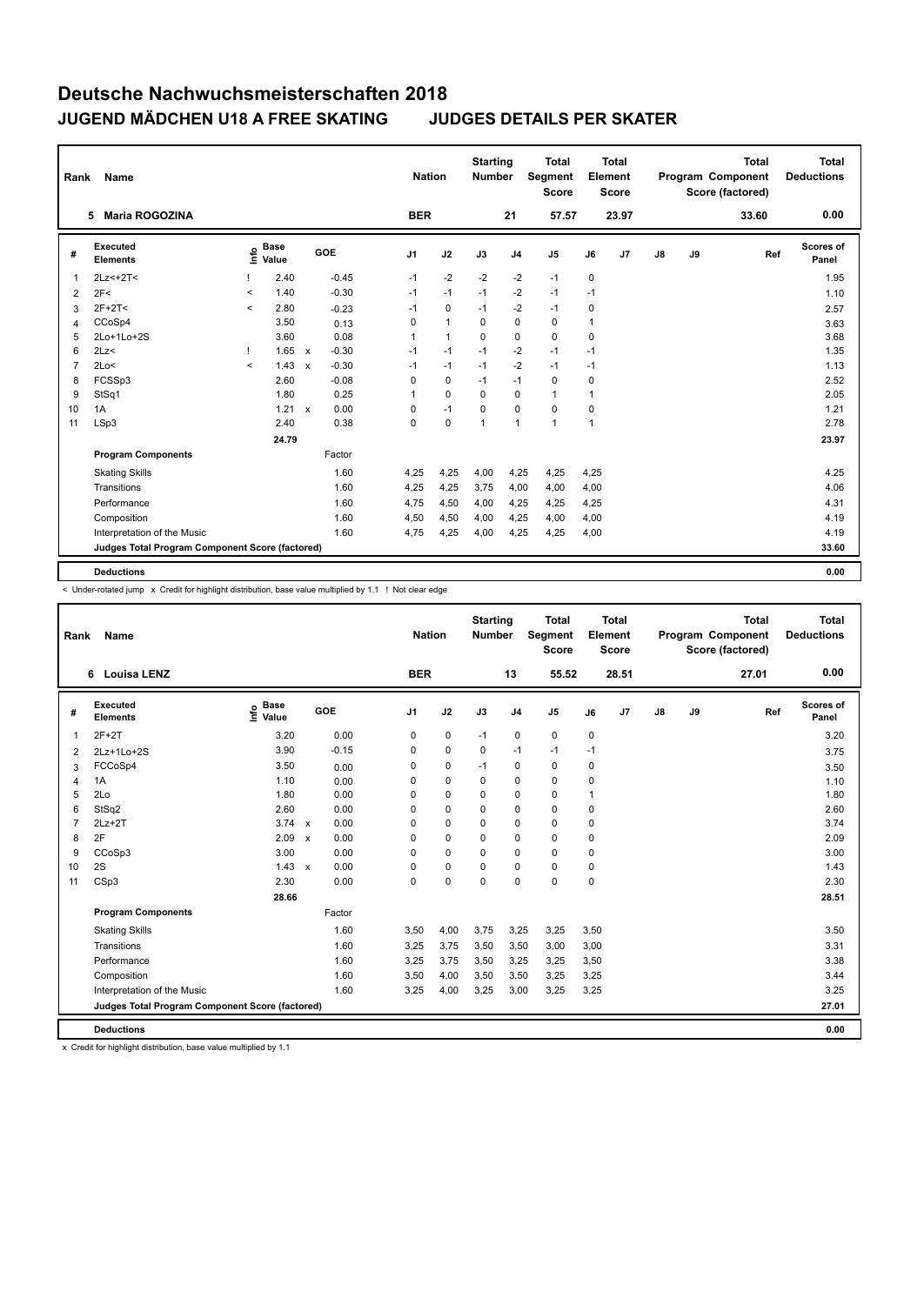| Rank           | Name                                            |         |                      |                           |         | <b>Nation</b>  |             | <b>Starting</b><br><b>Number</b> |                | <b>Total</b><br><b>Segment</b><br><b>Score</b> |          | <b>Total</b><br>Element<br><b>Score</b> |               |    | <b>Total</b><br>Program Component<br>Score (factored) | <b>Total</b><br><b>Deductions</b> |
|----------------|-------------------------------------------------|---------|----------------------|---------------------------|---------|----------------|-------------|----------------------------------|----------------|------------------------------------------------|----------|-----------------------------------------|---------------|----|-------------------------------------------------------|-----------------------------------|
|                | <b>Jasmin WIERTZ</b><br>$\overline{7}$          |         |                      |                           |         | <b>NRW</b>     |             |                                  | 9              | 55.05                                          |          | 28.84                                   |               |    | 27.21                                                 | 1.00                              |
| #              | Executed<br><b>Elements</b>                     | ١nfo    | <b>Base</b><br>Value | GOE                       |         | J <sub>1</sub> | J2          | J3                               | J <sub>4</sub> | J <sub>5</sub>                                 | J6       | J7                                      | $\mathsf{J}8$ | J9 | Ref                                                   | <b>Scores of</b><br>Panel         |
| -1             | 2F+1Lo+2S                                       |         | 3.70                 |                           | 0.00    | 0              | $\mathbf 0$ | $\mathbf 0$                      | 1              | 0                                              | 0        |                                         |               |    |                                                       | 3.70                              |
| $\overline{2}$ | 2A<                                             | $\prec$ | 2.30                 |                           | $-1.50$ | -3             | $-3$        | $-3$                             | -3             | $-3$                                           | $-3$     |                                         |               |    |                                                       | 0.80                              |
| 3              | $2Lz+2T$                                        |         | 3.40                 |                           | 0.23    | 0              | $\mathbf 0$ | $\mathbf{1}$                     | 1              | 1                                              | 1        |                                         |               |    |                                                       | 3.63                              |
| 4              | 2Lo                                             |         | 1.80                 |                           | 0.00    | 0              | $\mathbf 0$ | 0                                | $\mathbf 0$    | $\mathbf 0$                                    | 0        |                                         |               |    |                                                       | 1.80                              |
| 5              | FCSp2                                           |         | 2.30                 |                           | 0.00    | 0              | $\mathbf 0$ | $-1$                             | $\mathbf{1}$   | $\mathbf 0$                                    | 0        |                                         |               |    |                                                       | 2.30                              |
| 6              | SSp4                                            |         | 2.50                 |                           | 0.00    | 0              | 0           | 0                                | $\mathbf{1}$   | $\mathbf 0$                                    | 0        |                                         |               |    |                                                       | 2.50                              |
| 7              | $2Lz+2Lo$                                       |         | 4.29                 | $\boldsymbol{\mathsf{x}}$ | 0.00    | 0              | 0           | $\Omega$                         | $\mathbf{1}$   | $\mathbf 0$                                    | 0        |                                         |               |    |                                                       | 4.29                              |
| 8              | 2F                                              |         | 2.09                 | $\boldsymbol{\mathsf{x}}$ | 0.00    | 0              | $\mathbf 0$ | $\mathbf 0$                      | $\mathbf{1}$   | $\mathbf 0$                                    | 0        |                                         |               |    |                                                       | 2.09                              |
| 9              | StSq3                                           |         | 3.30                 |                           | 0.00    | 0              | 0           | 0                                | 0              | $\mathbf 0$                                    | 0        |                                         |               |    |                                                       | 3.30                              |
| 10             | 2T                                              |         | $1.43 \times$        |                           | 0.00    | 0              | $\mathbf 0$ | 0                                | $\Omega$       | $\mathbf 0$                                    | $\Omega$ |                                         |               |    |                                                       | 1.43                              |
| 11             | CCoSp3                                          |         | 3.00                 |                           | 0.00    | 0              | $\pmb{0}$   | $\mathbf 0$                      | 0              | 0                                              | 0        |                                         |               |    |                                                       | 3.00                              |
|                |                                                 |         | 30.11                |                           |         |                |             |                                  |                |                                                |          |                                         |               |    |                                                       | 28.84                             |
|                | <b>Program Components</b>                       |         |                      |                           | Factor  |                |             |                                  |                |                                                |          |                                         |               |    |                                                       |                                   |
|                | <b>Skating Skills</b>                           |         |                      |                           | 1.60    | 3,50           | 3,50        | 3,75                             | 3,75           | 3,50                                           | 3,50     |                                         |               |    |                                                       | 3.56                              |
|                | Transitions                                     |         |                      |                           | 1.60    | 3,00           | 3,00        | 3,50                             | 3,50           | 3,00                                           | 3,25     |                                         |               |    |                                                       | 3.19                              |
|                | Performance                                     |         |                      |                           | 1.60    | 3,50           | 3,00        | 3,50                             | 3,75           | 3,25                                           | 3,50     |                                         |               |    |                                                       | 3.44                              |
|                | Composition                                     |         |                      |                           | 1.60    | 3,50           | 3,50        | 3,50                             | 3,75           | 3,25                                           | 3,25     |                                         |               |    |                                                       | 3.44                              |
|                | Interpretation of the Music                     |         |                      |                           | 1.60    | 3,50           | 3,00        | 3,25                             | 3,50           | 3,50                                           | 3,25     |                                         |               |    |                                                       | 3.38                              |
|                | Judges Total Program Component Score (factored) |         |                      |                           |         |                |             |                                  |                |                                                |          |                                         |               |    |                                                       | 27.21                             |
|                | <b>Deductions</b>                               |         |                      | Falls:                    | $-1.00$ |                |             |                                  |                |                                                |          |                                         |               |    |                                                       | $-1.00$                           |

< Under-rotated jump x Credit for highlight distribution, base value multiplied by 1.1

| Rank           | <b>Name</b>                                     |                                  |                                   | <b>Nation</b>  |              | <b>Starting</b><br><b>Number</b> |                | <b>Total</b><br>Segment<br><b>Score</b> |                | <b>Total</b><br>Element<br><b>Score</b> |               |    | <b>Total</b><br>Program Component<br>Score (factored) | <b>Total</b><br><b>Deductions</b> |
|----------------|-------------------------------------------------|----------------------------------|-----------------------------------|----------------|--------------|----------------------------------|----------------|-----------------------------------------|----------------|-----------------------------------------|---------------|----|-------------------------------------------------------|-----------------------------------|
|                | Hanna BÖHM<br>8                                 |                                  |                                   | <b>NRW</b>     |              |                                  | 14             | 54.69                                   |                | 24.77                                   |               |    | 29.92                                                 | 0.00                              |
| #              | <b>Executed</b><br><b>Elements</b>              | <b>Base</b><br>e Base<br>⊆ Value | GOE                               | J <sub>1</sub> | J2           | J3                               | J <sub>4</sub> | J5                                      | J6             | J7                                      | $\mathsf{J}8$ | J9 | Ref                                                   | Scores of<br>Panel                |
| $\overline{1}$ | 2Lz                                             | 2.10                             | 0.30                              | 0              | $\mathbf{1}$ | $\mathbf{1}$                     | $\mathbf{1}$   | $\mathbf{1}$                            | $\mathbf{1}$   |                                         |               |    |                                                       | 2.40                              |
| 2              | 2F                                              | 1.90                             | 0.30                              | 1              | $\mathbf{1}$ | 1                                | 1              | 1                                       | $\overline{1}$ |                                         |               |    |                                                       | 2.20                              |
| 3              | 2Lo                                             | 1.80                             | 0.00                              | 0              | 0            | $\Omega$                         | $\mathbf 0$    | 0                                       | 0              |                                         |               |    |                                                       | 1.80                              |
| 4              | StSq1                                           | 1.80                             | 0.00                              | 0              | $\mathbf{1}$ | 0                                | 0              | 0                                       | 0              |                                         |               |    |                                                       | 1.80                              |
| 5              | $1A+2T$                                         | 2.64                             | 0.00<br>$\mathsf{x}$              | 0              | 0            | 0                                | $\mathbf 0$    | 0                                       | 0              |                                         |               |    |                                                       | 2.64                              |
| 6              | FCCoSp3                                         | 3.00                             | 0.00                              | 0              | $\mathbf{1}$ | 0                                | $\mathbf 0$    | 0                                       | 0              |                                         |               |    |                                                       | 3.00                              |
| $\overline{7}$ | 2F                                              | 2.09                             | 0.15<br>$\boldsymbol{\mathsf{x}}$ | $\Omega$       | $\mathbf{1}$ | 1                                | 1              | 0                                       | 0              |                                         |               |    |                                                       | 2.24                              |
| 8              | <b>LSpB</b>                                     | 1.20                             | 0.38                              | 0              | $\mathbf{1}$ | 1                                | 1              | 0                                       | 1              |                                         |               |    |                                                       | 1.58                              |
| 9              | $2S+1T$                                         | $1.87 \times$                    | 0.00                              | 0              | 0            | 0                                | $\mathbf 0$    | 0                                       | 0              |                                         |               |    |                                                       | 1.87                              |
| 10             | 1A+1Lo+2S                                       | 3.19                             | 0.05<br>$\mathsf{x}$              | 0              | 0            | 0                                | 1              | 0                                       | 1              |                                         |               |    |                                                       | 3.24                              |
| 11             | CCoSp2V                                         | 2.00                             | 0.00                              | 0              | $\mathbf 0$  | 0                                | $\mathbf 0$    | 0                                       | $-1$           |                                         |               |    |                                                       | 2.00                              |
|                |                                                 | 23.59                            |                                   |                |              |                                  |                |                                         |                |                                         |               |    |                                                       | 24.77                             |
|                | <b>Program Components</b>                       |                                  | Factor                            |                |              |                                  |                |                                         |                |                                         |               |    |                                                       |                                   |
|                | <b>Skating Skills</b>                           |                                  | 1.60                              | 3,75           | 4,25         | 4,25                             | 3,75           | 3,75                                    | 3,75           |                                         |               |    |                                                       | 3.88                              |
|                | Transitions                                     |                                  | 1.60                              | 3,50           | 4,00         | 3,75                             | 3,75           | 3,25                                    | 3,50           |                                         |               |    |                                                       | 3.63                              |
|                | Performance                                     |                                  | 1.60                              | 3,75           | 4,25         | 4,00                             | 3,50           | 3,50                                    | 3,75           |                                         |               |    |                                                       | 3.75                              |
|                | Composition                                     |                                  | 1.60                              | 3,75           | 4,25         | 3,75                             | 3,75           | 3,75                                    | 3,50           |                                         |               |    |                                                       | 3.75                              |
|                | Interpretation of the Music                     |                                  | 1.60                              | 4,00           | 4,00         | 3,75                             | 3,50           | 3,50                                    | 3,50           |                                         |               |    |                                                       | 3.69                              |
|                | Judges Total Program Component Score (factored) |                                  |                                   |                |              |                                  |                |                                         |                |                                         |               |    |                                                       | 29.92                             |
|                | <b>Deductions</b>                               |                                  |                                   |                |              |                                  |                |                                         |                |                                         |               |    |                                                       | 0.00                              |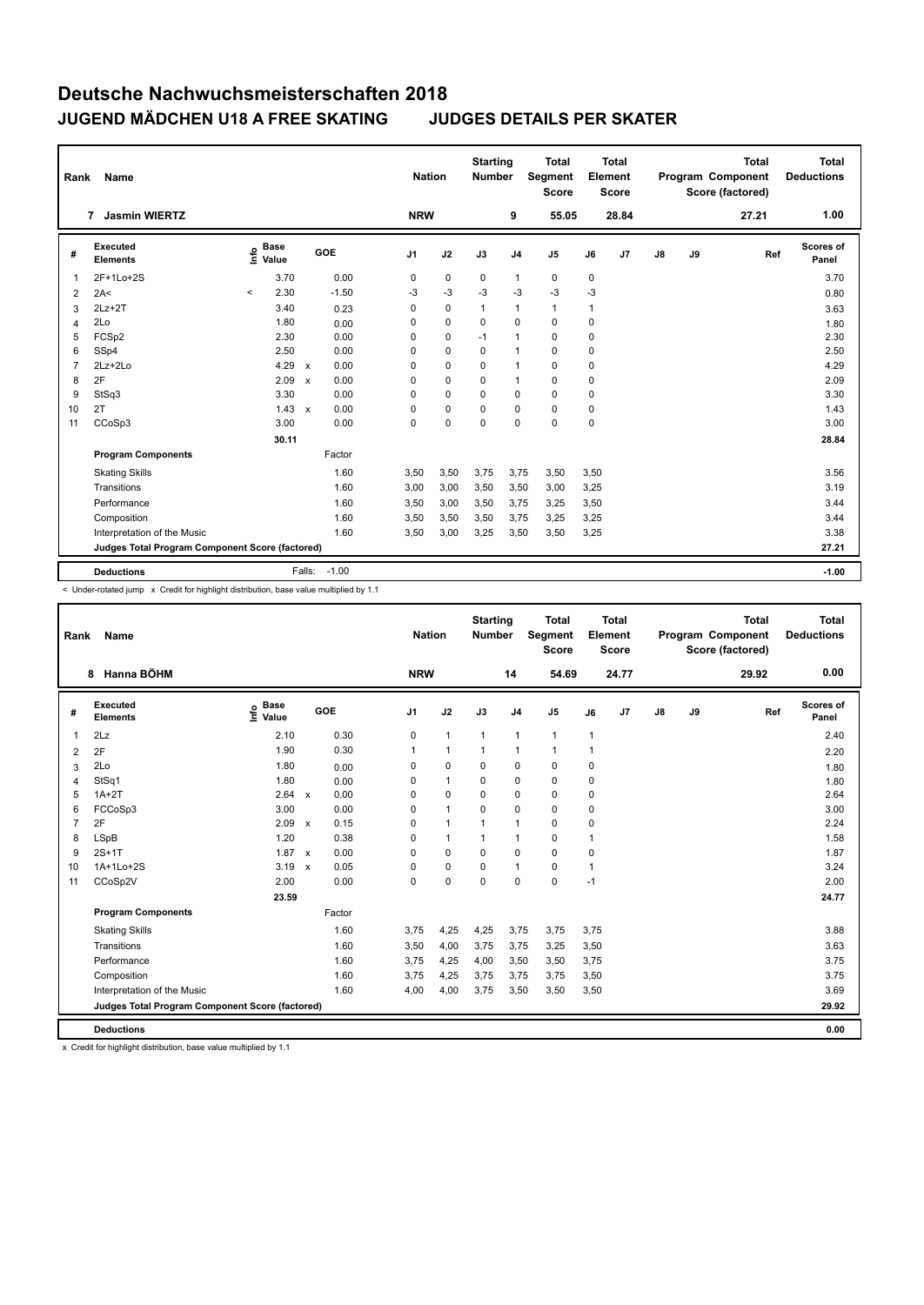| Rank           | Name                                            |                              |                                      | <b>Nation</b>  |             | <b>Starting</b><br><b>Number</b> |                | <b>Total</b><br><b>Segment</b><br><b>Score</b> |              | <b>Total</b><br>Element<br><b>Score</b> |    |    | <b>Total</b><br>Program Component<br>Score (factored) | <b>Total</b><br><b>Deductions</b> |
|----------------|-------------------------------------------------|------------------------------|--------------------------------------|----------------|-------------|----------------------------------|----------------|------------------------------------------------|--------------|-----------------------------------------|----|----|-------------------------------------------------------|-----------------------------------|
|                | <b>Lotta HORRIX</b><br>9                        |                              |                                      | <b>NRW</b>     |             |                                  | 18             | 54.11                                          |              | 24.10                                   |    |    | 31.01                                                 | 1.00                              |
| #              | Executed<br><b>Elements</b>                     | <b>Base</b><br>١nfo<br>Value | <b>GOE</b>                           | J <sub>1</sub> | J2          | J3                               | J <sub>4</sub> | J <sub>5</sub>                                 | J6           | J <sub>7</sub>                          | J8 | J9 | Ref                                                   | Scores of<br>Panel                |
| -1             | 1A                                              | 1.10                         | 0.05                                 | 0              | $\pmb{0}$   | $\mathbf{1}$                     | $\pmb{0}$      | 0                                              | $\mathbf{1}$ |                                         |    |    |                                                       | 1.15                              |
| $\overline{2}$ | $2Lz+2T$                                        | 3.40                         | 0.00                                 | 0              | 0           | 0                                | $\mathbf 0$    | $\mathbf 0$                                    | 0            |                                         |    |    |                                                       | 3.40                              |
| 3              | CCoSp4                                          | 3.50                         | 0.00                                 | 0              | $\mathbf 0$ | $\mathbf 0$                      | $\mathbf{1}$   | $\mathbf 0$                                    | 0            |                                         |    |    |                                                       | 3.50                              |
| $\overline{4}$ | 2F+1Lo+2S                                       | 3.70                         | 0.00                                 | 0              | $\pmb{0}$   | 0                                | $\mathbf{1}$   | $\mathbf 0$                                    | 0            |                                         |    |    |                                                       | 3.70                              |
| 5              | $2F+2T$                                         | 3.20                         | $-0.83$                              | $-2$           | $-3$        | $-3$                             | $-3$           | $-2$                                           | $-3$         |                                         |    |    |                                                       | 2.37                              |
| 6              | 2Lo                                             | 1.98                         | $-0.08$<br>$\boldsymbol{\mathsf{x}}$ | 0              | $-1$        | $-1$                             | 0              | $\mathbf 0$                                    | 0            |                                         |    |    |                                                       | 1.90                              |
| 7              | StSq1                                           | 1.80                         | 0.00                                 | 0              | $-1$        | 0                                | 0              | $\mathbf 0$                                    | 0            |                                         |    |    |                                                       | 1.80                              |
| 8              | FCCoSp2V                                        | 2.00                         | 0.00                                 | 0              | $\mathbf 0$ | $\Omega$                         | $\mathbf 0$    | $\mathbf 0$                                    | 0            |                                         |    |    |                                                       | 2.00                              |
| 9              | 2Lz                                             | 1.65<br>$\prec$              | $-0.30$<br>$\boldsymbol{\mathsf{x}}$ | $-1$           | $-1$        | $-1$                             | $-1$           | $-1$                                           | $-1$         |                                         |    |    |                                                       | 1.35                              |
| 10             | 2S                                              | 1.43                         | 0.00<br>$\mathsf{x}$                 | 0              | 0           | $\Omega$                         | $\mathbf 0$    | $\mathbf 0$                                    | 1            |                                         |    |    |                                                       | 1.43                              |
| 11             | LSp1                                            | 1.50                         | 0.00                                 | 0              | $\mathbf 0$ | $\mathbf 0$                      | $\mathbf 0$    | $\mathbf 0$                                    | 0            |                                         |    |    |                                                       | 1.50                              |
|                |                                                 | 25.26                        |                                      |                |             |                                  |                |                                                |              |                                         |    |    |                                                       | 24.10                             |
|                | <b>Program Components</b>                       |                              | Factor                               |                |             |                                  |                |                                                |              |                                         |    |    |                                                       |                                   |
|                | <b>Skating Skills</b>                           |                              | 1.60                                 | 4,00           | 4,25        | 4,25                             | 4,00           | 3,75                                           | 3,75         |                                         |    |    |                                                       | 4.00                              |
|                | Transitions                                     |                              | 1.60                                 | 3,75           | 4,00        | 3,75                             | 3,75           | 3,25                                           | 3,50         |                                         |    |    |                                                       | 3.69                              |
|                | Performance                                     |                              | 1.60                                 | 4,00           | 4,00        | 4,00                             | 4,25           | 3,50                                           | 3,50         |                                         |    |    |                                                       | 3.88                              |
|                | Composition                                     |                              | 1.60                                 | 4,25           | 4,25        | 4,00                             | 4,00           | 3,50                                           | 3,75         |                                         |    |    |                                                       | 4.00                              |
|                | Interpretation of the Music                     |                              | 1.60                                 | 4,00           | 4,00        | 3,75                             | 4,00           | 3,50                                           | 3,50         |                                         |    |    |                                                       | 3.81                              |
|                | Judges Total Program Component Score (factored) |                              |                                      |                |             |                                  |                |                                                |              |                                         |    |    |                                                       | 31.01                             |
|                | <b>Deductions</b>                               |                              | $-1.00$<br>Falls:                    |                |             |                                  |                |                                                |              |                                         |    |    |                                                       | $-1.00$                           |

< Under-rotated jump x Credit for highlight distribution, base value multiplied by 1.1

| Rank           | Name                                            |                              |                           |         | <b>Nation</b>  |              | <b>Starting</b><br><b>Number</b> |                | Total<br>Segment<br><b>Score</b> |              | <b>Total</b><br>Element<br><b>Score</b> |               |    | <b>Total</b><br>Program Component<br>Score (factored) | <b>Total</b><br><b>Deductions</b> |
|----------------|-------------------------------------------------|------------------------------|---------------------------|---------|----------------|--------------|----------------------------------|----------------|----------------------------------|--------------|-----------------------------------------|---------------|----|-------------------------------------------------------|-----------------------------------|
|                | <b>Lena-Deborah DITTMANN</b><br>10              |                              |                           |         | B-W            |              |                                  | 15             | 53.08                            |              | 25.48                                   |               |    | 28.60                                                 | 1.00                              |
| #              | Executed<br><b>Elements</b>                     | <b>Base</b><br>lnfo<br>Value |                           | GOE     | J <sub>1</sub> | J2           | J3                               | J <sub>4</sub> | J5                               | J6           | J7                                      | $\mathsf{J}8$ | J9 | Ref                                                   | Scores of<br>Panel                |
| 1              | 2Lo                                             | 1.80                         |                           | 0.30    | 1              | $\mathbf{1}$ | 1                                | $\mathbf{1}$   | $\mathbf{1}$                     | $\mathbf{1}$ |                                         |               |    |                                                       | 2.10                              |
| 2              | $2F+2T$                                         | 3.20                         |                           | 0.00    | 1              | $\mathbf 0$  | $\Omega$                         | $\mathbf 0$    | 0                                | 0            |                                         |               |    |                                                       | 3.20                              |
| 3              | 2Lz                                             | 2.10                         |                           | $-0.08$ | 0              | $-1$         | $-1$                             | 0              | 0                                | 0            |                                         |               |    |                                                       | 2.02                              |
| $\overline{4}$ | $1A+2T$                                         | 2.40                         |                           | $-0.10$ | 0              | $-1$         | 0                                | $-1$           | $-1$                             | 0            |                                         |               |    |                                                       | 2.30                              |
| 5              | FCCoSp3                                         | 3.00                         |                           | 0.00    | 1              | 0            | $-1$                             | $\mathbf 0$    | 0                                | 0            |                                         |               |    |                                                       | 3.00                              |
| 6              | 2F+1Lo+2S                                       | 3.70                         |                           | $-0.90$ | -3             | -3           | $-3$                             | $-3$           | $-3$                             | $-3$         |                                         |               |    |                                                       | 2.80                              |
| $\overline{7}$ | 2S                                              | 1.43                         | $\boldsymbol{\mathsf{x}}$ | 0.15    | $\Omega$       | $\mathbf{1}$ | 1                                | $\mathbf{1}$   | 0                                | 1            |                                         |               |    |                                                       | 1.58                              |
| 8              | 2Lo                                             | 1.98                         | $\boldsymbol{\mathsf{x}}$ | 0.00    | 0              | 0            | 0                                | $\mathbf 0$    | 0                                | 0            |                                         |               |    |                                                       | 1.98                              |
| 9              | LSp2                                            | 1.90                         |                           | 0.00    | $\Omega$       | $\Omega$     | 0                                | $\Omega$       | 0                                | $-1$         |                                         |               |    |                                                       | 1.90                              |
| 10             | StSq2                                           | 2.60                         |                           | 0.00    | 0              | 0            | 0                                | $\mathbf 0$    | 0                                | 0            |                                         |               |    |                                                       | 2.60                              |
| 11             | CCoSp2V                                         | 2.00                         |                           | 0.00    | $\Omega$       | $\mathbf 0$  | 0                                | $\Omega$       | $\mathbf 0$                      | $\mathbf 0$  |                                         |               |    |                                                       | 2.00                              |
|                |                                                 | 26.11                        |                           |         |                |              |                                  |                |                                  |              |                                         |               |    |                                                       | 25.48                             |
|                | <b>Program Components</b>                       |                              |                           | Factor  |                |              |                                  |                |                                  |              |                                         |               |    |                                                       |                                   |
|                | <b>Skating Skills</b>                           |                              |                           | 1.60    | 4,25           | 4,00         | 4,00                             | 3,75           | 3,50                             | 3,25         |                                         |               |    |                                                       | 3.81                              |
|                | Transitions                                     |                              |                           | 1.60    | 4,00           | 3,75         | 3,50                             | 3,50           | 3,00                             | 3,25         |                                         |               |    |                                                       | 3.50                              |
|                | Performance                                     |                              |                           | 1.60    | 4,00           | 3,50         | 3,75                             | 3,50           | 3,25                             | 3,50         |                                         |               |    |                                                       | 3.56                              |
|                | Composition                                     |                              |                           | 1.60    | 4,25           | 3,75         | 3,50                             | 3,50           | 3,25                             | 3,50         |                                         |               |    |                                                       | 3.56                              |
|                | Interpretation of the Music                     |                              |                           | 1.60    | 4,25           | 3,75         | 3,50                             | 3,25           | 3,25                             | 3,25         |                                         |               |    |                                                       | 3.44                              |
|                | Judges Total Program Component Score (factored) |                              |                           |         |                |              |                                  |                |                                  |              |                                         |               |    |                                                       | 28.60                             |
|                | <b>Deductions</b>                               |                              | Falls:                    | $-1.00$ |                |              |                                  |                |                                  |              |                                         |               |    |                                                       | $-1.00$                           |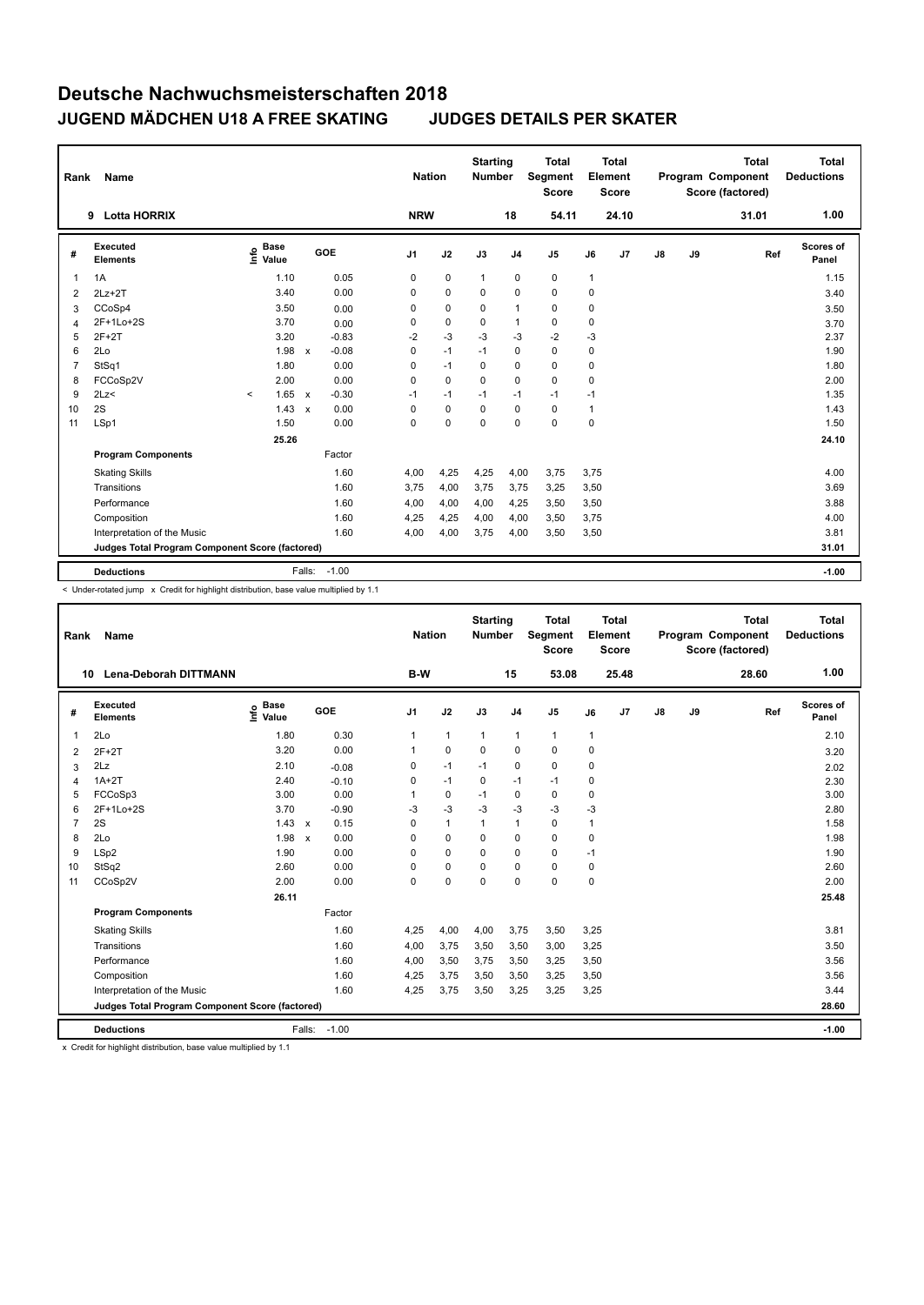| Rank           | Name                                            |         |                      |                           |            |                | <b>Nation</b> | <b>Starting</b><br><b>Number</b> |                | <b>Total</b><br><b>Segment</b><br><b>Score</b> |      | <b>Total</b><br>Element<br><b>Score</b> |    |    | <b>Total</b><br>Program Component<br>Score (factored) | <b>Total</b><br><b>Deductions</b> |
|----------------|-------------------------------------------------|---------|----------------------|---------------------------|------------|----------------|---------------|----------------------------------|----------------|------------------------------------------------|------|-----------------------------------------|----|----|-------------------------------------------------------|-----------------------------------|
|                | <b>Paula LIEBSCHNER</b><br>11                   |         |                      |                           |            | <b>SAS</b>     |               |                                  | 20             | 52.09                                          |      | 22.99                                   |    |    | 30.10                                                 | 1.00                              |
| #              | Executed<br><b>Elements</b>                     | ١nfo    | <b>Base</b><br>Value |                           | <b>GOE</b> | J <sub>1</sub> | J2            | J3                               | J <sub>4</sub> | J <sub>5</sub>                                 | J6   | J <sub>7</sub>                          | J8 | J9 | Ref                                                   | Scores of<br>Panel                |
|                | $2F+2Lo<$                                       | $\,<\,$ | 3.20                 |                           | $-0.90$    | -3             | $-3$          | $-3$                             | $-3$           | $-3$                                           | $-3$ |                                         |    |    |                                                       | 2.30                              |
| $\overline{2}$ | 2S                                              |         | 1.30                 |                           | $-0.15$    | 0              | $-1$          | $-1$                             | $-1$           | $-1$                                           | 0    |                                         |    |    |                                                       | 1.15                              |
| 3              | FCCoSp2                                         |         | 2.50                 |                           | 0.00       | 0              | 0             | 0                                | 0              | $\mathbf 0$                                    | 0    |                                         |    |    |                                                       | 2.50                              |
| 4              | 2Lz                                             |         | 2.10                 |                           | 0.00       | 0              | 0             | $\Omega$                         | 0              | $\mathbf 0$                                    | 0    |                                         |    |    |                                                       | 2.10                              |
| 5              | $2Lz+2T$                                        |         | 3.40                 |                           | $-0.60$    | $-1$           | $-2$          | $-2$                             | $-2$           | $-2$                                           | $-2$ |                                         |    |    |                                                       | 2.80                              |
| 6              | LSp1                                            |         | 1.50                 |                           | $-0.23$    | 0              | $-1$          | $-1$                             | $-1$           | $-1$                                           | 0    |                                         |    |    |                                                       | 1.27                              |
| 7              | 2F+1Lo<+2S                                      | $\prec$ | 3.96                 | $\mathsf{x}$              | $-0.38$    | $-1$           | $-1$          | $-1$                             | $-2$           | $-2$                                           | $-1$ |                                         |    |    |                                                       | 3.58                              |
| 8              | StSq1                                           |         | 1.80                 |                           | 0.00       | 0              | $\mathbf 0$   | $\Omega$                         | $-1$           | $\mathbf 0$                                    | 0    |                                         |    |    |                                                       | 1.80                              |
| 9              | CCoSp3                                          |         | 3.00                 |                           | 0.00       | 0              | $-1$          | $\Omega$                         | $\Omega$       | $\Omega$                                       | 0    |                                         |    |    |                                                       | 3.00                              |
| 10             | 2T                                              |         | 1.43                 | $\mathsf{x}$              | $-0.15$    | 0              | $-1$          | $-1$                             | $-1$           | $\mathbf 0$                                    | $-1$ |                                         |    |    |                                                       | 1.28                              |
| 11             | 1A                                              |         | 1.21                 | $\boldsymbol{\mathsf{x}}$ | 0.00       | 0              | $\mathbf 0$   | $\mathbf 0$                      | $\mathbf 0$    | $\mathbf 0$                                    | 0    |                                         |    |    |                                                       | 1.21                              |
|                |                                                 |         | 25.40                |                           |            |                |               |                                  |                |                                                |      |                                         |    |    |                                                       | 22.99                             |
|                | <b>Program Components</b>                       |         |                      |                           | Factor     |                |               |                                  |                |                                                |      |                                         |    |    |                                                       |                                   |
|                | <b>Skating Skills</b>                           |         |                      |                           | 1.60       | 4,50           | 4,25          | 4,00                             | 4,00           | 3,75                                           | 3,75 |                                         |    |    |                                                       | 4.00                              |
|                | Transitions                                     |         |                      |                           | 1.60       | 4,50           | 3,75          | 3,50                             | 3,75           | 3,50                                           | 3,75 |                                         |    |    |                                                       | 3.69                              |
|                | Performance                                     |         |                      |                           | 1.60       | 4,75           | 3,75          | 3,50                             | 4,00           | 3,75                                           | 3,50 |                                         |    |    |                                                       | 3.75                              |
|                | Composition                                     |         |                      |                           | 1.60       | 4,75           | 4,00          | 3,50                             | 3,75           | 3,75                                           | 3,75 |                                         |    |    |                                                       | 3.81                              |
|                | Interpretation of the Music                     |         |                      |                           | 1.60       | 4,75           | 3,50          | 3,25                             | 3,50           | 3,75                                           | 3,50 |                                         |    |    |                                                       | 3.56                              |
|                | Judges Total Program Component Score (factored) |         |                      |                           |            |                |               |                                  |                |                                                |      |                                         |    |    |                                                       | 30.10                             |
|                | <b>Deductions</b>                               |         |                      | Falls:                    | $-1.00$    |                |               |                                  |                |                                                |      |                                         |    |    |                                                       | $-1.00$                           |

 $<$  Under-rotated jump  $\times$  Credit for highlight distribution, base value multiplied by 1.1

| Rank           | Name                                            |   |                                  |              |         |                | <b>Nation</b> |              | <b>Starting</b><br><b>Number</b> |                | <b>Total</b><br>Segment<br><b>Score</b> |      | <b>Total</b><br>Element<br><b>Score</b> |               |    | <b>Total</b><br>Program Component<br>Score (factored) |     | <b>Total</b><br><b>Deductions</b> |
|----------------|-------------------------------------------------|---|----------------------------------|--------------|---------|----------------|---------------|--------------|----------------------------------|----------------|-----------------------------------------|------|-----------------------------------------|---------------|----|-------------------------------------------------------|-----|-----------------------------------|
|                | <b>Aliona PANKRATOVA</b><br>12 <sup>12</sup>    |   |                                  |              |         | <b>SAS</b>     |               |              |                                  | 8              | 50.96                                   |      | 23.86                                   |               |    | 27.10                                                 |     | 0.00                              |
| #              | Executed<br><b>Elements</b>                     |   | <b>Base</b><br>o Base<br>⊆ Value |              | GOE     | J <sub>1</sub> |               | J2           | J3                               | J <sub>4</sub> | J <sub>5</sub>                          | J6   | J7                                      | $\mathsf{J}8$ | J9 |                                                       | Ref | Scores of<br>Panel                |
| 1              | $2F+2T$                                         |   | 3.20                             |              | 0.15    | 0              |               | $\pmb{0}$    | $\mathbf 0$                      | $\mathbf{1}$   | $\mathbf{1}$                            | 1    |                                         |               |    |                                                       |     | 3.35                              |
| $\overline{2}$ | 1A+1Lo+2S                                       |   | 2.90                             |              | $-0.15$ | $-1$           |               | $-1$         | $-1$                             | 0              | $-1$                                    | 0    |                                         |               |    |                                                       |     | 2.75                              |
| 3              | 2Lze                                            | e | 1.50                             |              | $-0.60$ | $-1$           |               | -2           | $-2$                             | $-2$           | -2                                      | $-2$ |                                         |               |    |                                                       |     | 0.90                              |
| 4              | FSSp4                                           |   | 3.00                             |              | 0.00    | 0              |               | $\mathbf 0$  | 0                                | 0              | $\mathbf 0$                             | 0    |                                         |               |    |                                                       |     | 3.00                              |
| 5              | 2S                                              |   | 1.30                             |              | 0.00    | 0              |               | $\mathbf 0$  | 0                                | 1              | $\mathbf 0$                             | 0    |                                         |               |    |                                                       |     | 1.30                              |
| 6              | $2F+2T$                                         |   | 3.52                             | $\mathsf{x}$ | $-0.60$ | $-2$           |               | $-2$         | $-2$                             | $-1$           | $-2$                                    | $-2$ |                                         |               |    |                                                       |     | 2.92                              |
| $\overline{7}$ | CCoSp3                                          |   | 3.00                             |              | 0.13    | 0              |               | $\mathbf{1}$ | 0                                | 1              | 0                                       | 0    |                                         |               |    |                                                       |     | 3.13                              |
| 8              | StSq1                                           |   | 1.80                             |              | 0.00    | $\Omega$       |               | $\Omega$     | 0                                | $\mathbf 0$    | $\Omega$                                | 0    |                                         |               |    |                                                       |     | 1.80                              |
| 9              | 1A                                              |   | 1.21                             | $\mathsf{x}$ | 0.00    | 0              |               | $\mathbf 0$  | $\Omega$                         | 0              | $\Omega$                                | 0    |                                         |               |    |                                                       |     | 1.21                              |
| 10             | 2Lo                                             |   | 1.98                             | $\mathsf{x}$ | $-0.30$ | $-1$           |               | $-1$         | $-1$                             | $-1$           | $-1$                                    | $-1$ |                                         |               |    |                                                       |     | 1.68                              |
| 11             | LSp2                                            |   | 1.90                             |              | $-0.08$ | 0              |               | $\mathbf 0$  | $-1$                             | 0              | $\mathbf 0$                             | $-1$ |                                         |               |    |                                                       |     | 1.82                              |
|                |                                                 |   | 25.31                            |              |         |                |               |              |                                  |                |                                         |      |                                         |               |    |                                                       |     | 23.86                             |
|                | <b>Program Components</b>                       |   |                                  |              | Factor  |                |               |              |                                  |                |                                         |      |                                         |               |    |                                                       |     |                                   |
|                | <b>Skating Skills</b>                           |   |                                  |              | 1.60    | 3,50           |               | 3,50         | 3,50                             | 3,50           | 3,50                                    | 3,25 |                                         |               |    |                                                       |     | 3.50                              |
|                | Transitions                                     |   |                                  |              | 1.60    | 3,50           |               | 3,25         | 3,25                             | 3,25           | 3,00                                    | 3,25 |                                         |               |    |                                                       |     | 3.25                              |
|                | Performance                                     |   |                                  |              | 1.60    | 3,75           |               | 3,50         | 3,25                             | 3,50           | 3,25                                    | 3,50 |                                         |               |    |                                                       |     | 3.44                              |
|                | Composition                                     |   |                                  |              | 1.60    | 3,75           |               | 3,25         | 3,25                             | 3,75           | 3,25                                    | 3,50 |                                         |               |    |                                                       |     | 3.44                              |
|                | Interpretation of the Music                     |   |                                  |              | 1.60    | 3,75           |               | 3,00         | 3,25                             | 3,50           | 3,25                                    | 3,25 |                                         |               |    |                                                       |     | 3.31                              |
|                | Judges Total Program Component Score (factored) |   |                                  |              |         |                |               |              |                                  |                |                                         |      |                                         |               |    |                                                       |     | 27.10                             |
|                | <b>Deductions</b>                               |   |                                  |              |         |                |               |              |                                  |                |                                         |      |                                         |               |    |                                                       |     | 0.00                              |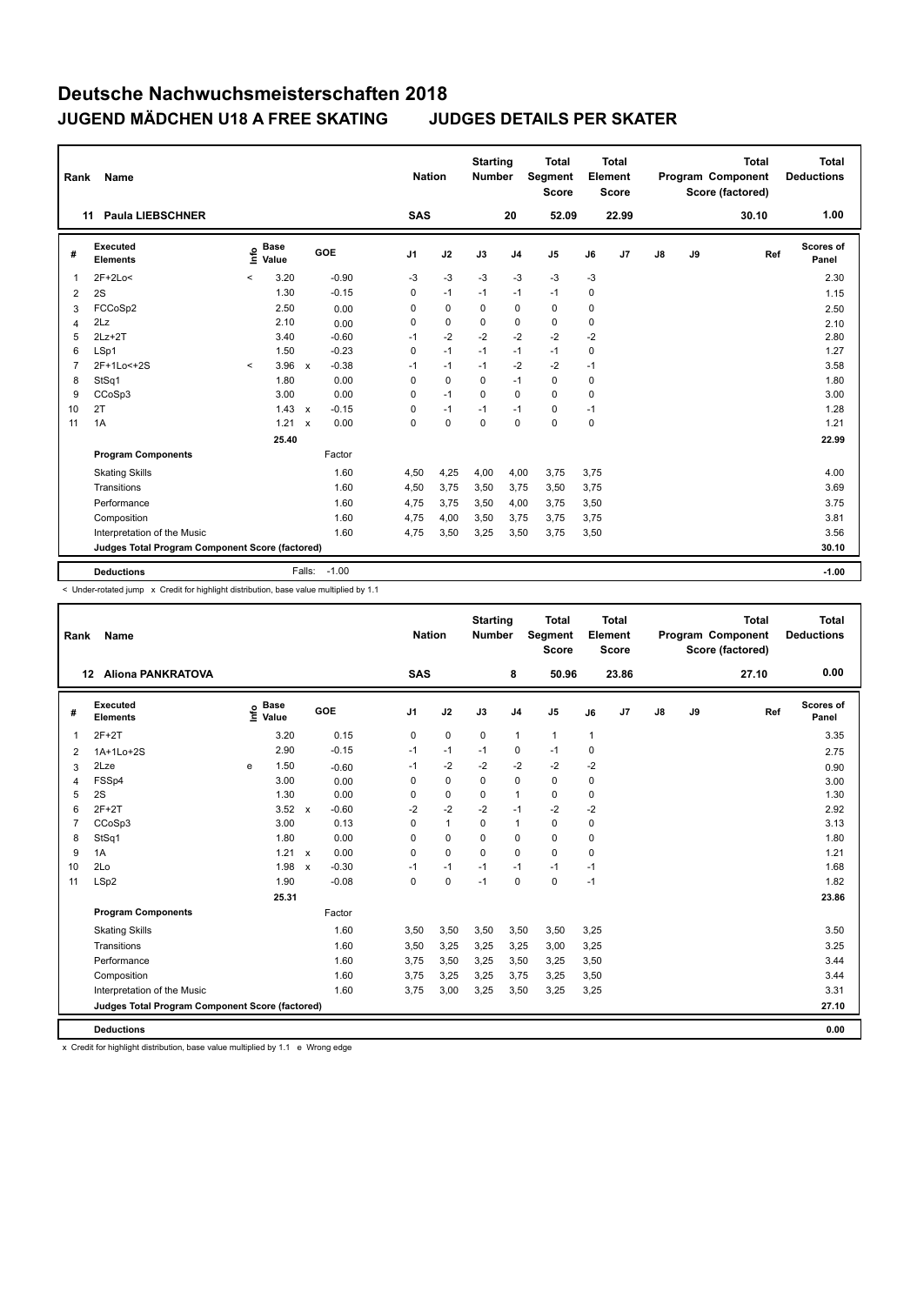| Rank | Name                                            |                            |                         | <b>Nation</b>  |             | <b>Starting</b><br><b>Number</b> |                | Total<br>Segment<br><b>Score</b> |      | <b>Total</b><br>Element<br><b>Score</b> |    |    | <b>Total</b><br>Program Component<br>Score (factored) | <b>Total</b><br><b>Deductions</b> |
|------|-------------------------------------------------|----------------------------|-------------------------|----------------|-------------|----------------------------------|----------------|----------------------------------|------|-----------------------------------------|----|----|-------------------------------------------------------|-----------------------------------|
|      | <b>Katrina HECKMANN</b><br>13                   |                            |                         | <b>BAY</b>     |             |                                  | 11             | 50.39                            |      | 23.88                                   |    |    | 26.51                                                 | 0.00                              |
| #    | <b>Executed</b><br><b>Elements</b>              | <b>Base</b><br>۴ô<br>Value | GOE                     | J <sub>1</sub> | J2          | J3                               | J <sub>4</sub> | J <sub>5</sub>                   | J6   | J <sub>7</sub>                          | J8 | J9 | Ref                                                   | Scores of<br>Panel                |
| 1    | 2Lo+1Lo<+2S                                     | 3.50<br>$\,<\,$            | $-0.30$                 | $-1$           | $-1$        | $-1$                             | $-1$           | $-1$                             | $-1$ |                                         |    |    |                                                       | 3.20                              |
| 2    | 2F                                              | 1.90                       | $-0.60$                 | $-1$           | $-2$        | $-2$                             | $-2$           | $-2$                             | $-2$ |                                         |    |    |                                                       | 1.30                              |
| 3    | 1A                                              | 1.10                       | 0.00                    | 0              | $\mathbf 0$ | $\mathbf 0$                      | $\mathbf 0$    | 0                                | 0    |                                         |    |    |                                                       | 1.10                              |
| 4    | 2Lz                                             | 2.10                       | $-0.23$                 | 0              | $-1$        | $-1$                             | $-1$           | 0                                | $-1$ |                                         |    |    |                                                       | 1.87                              |
| 5    | FCSp2                                           | 2.30                       | 0.00                    | 0              | $\pmb{0}$   | $-1$                             | 0              | 0                                | 0    |                                         |    |    |                                                       | 2.30                              |
| 6    | $2Lz+2T$                                        | 3.74                       | $-0.30$<br>$\mathsf{x}$ | $-1$           | $-1$        | 0                                | $-1$           | $-1$                             | $-1$ |                                         |    |    |                                                       | 3.44                              |
| 7    | StSqB                                           | 1.50                       | 0.00                    | 0              | $\mathbf 0$ | 0                                | $\mathbf 0$    | 0                                | 0    |                                         |    |    |                                                       | 1.50                              |
| 8    | $2F+2T$                                         | 3.52                       | $-0.15$<br>$\mathsf{x}$ | 0              | $\mathbf 0$ | 0                                | $-1$           | $-1$                             | $-1$ |                                         |    |    |                                                       | 3.37                              |
| 9    | 2Lo                                             | 1.98                       | 0.00<br>$\mathsf{x}$    | 0              | $\mathbf 0$ | 0                                | $\mathbf 0$    | 0                                | $-1$ |                                         |    |    |                                                       | 1.98                              |
| 10   | CCoSp3                                          | 3.00                       | 0.00                    | 0              | $\mathbf 0$ | 0                                | $\mathbf 0$    | 0                                | 0    |                                         |    |    |                                                       | 3.00                              |
| 11   | LSpB                                            | 1.20                       | $-0.38$                 | $-1$           | $-2$        | $-2$                             | $-1$           | $-1$                             | $-1$ |                                         |    |    |                                                       | 0.82                              |
|      |                                                 | 25.84                      |                         |                |             |                                  |                |                                  |      |                                         |    |    |                                                       | 23.88                             |
|      | <b>Program Components</b>                       |                            | Factor                  |                |             |                                  |                |                                  |      |                                         |    |    |                                                       |                                   |
|      | <b>Skating Skills</b>                           |                            | 1.60                    | 3,50           | 3,50        | 3,50                             | 3,50           | 3,50                             | 3,25 |                                         |    |    |                                                       | 3.50                              |
|      | Transitions                                     |                            | 1.60                    | 3,25           | 3,00        | 3,00                             | 3,25           | 3,00                             | 3,25 |                                         |    |    |                                                       | 3.13                              |
|      | Performance                                     |                            | 1.60                    | 3,50           | 3,25        | 3,25                             | 3,25           | 3,25                             | 3,50 |                                         |    |    |                                                       | 3.31                              |
|      | Composition                                     |                            | 1.60                    | 3,50           | 3,50        | 3,00                             | 3,50           | 3,25                             | 3,50 |                                         |    |    |                                                       | 3.44                              |
|      | Interpretation of the Music                     |                            | 1.60                    | 3,50           | 3,00        | 3,00                             | 3,25           | 3,25                             | 3,25 |                                         |    |    |                                                       | 3.19                              |
|      | Judges Total Program Component Score (factored) |                            |                         |                |             |                                  |                |                                  |      |                                         |    |    |                                                       | 26.51                             |
|      | <b>Deductions</b>                               |                            |                         |                |             |                                  |                |                                  |      |                                         |    |    |                                                       | 0.00                              |

-<br>< Under-rotated jump x Credit for highlight distribution, base value multiplied by 1.1

| Rank           | Name                                            |                              |                                   |                | <b>Nation</b> | <b>Starting</b><br><b>Number</b> |                | Total<br>Segment<br><b>Score</b> |              | Total<br>Element<br><b>Score</b> |               |    | <b>Total</b><br>Program Component<br>Score (factored) | <b>Total</b><br><b>Deductions</b> |
|----------------|-------------------------------------------------|------------------------------|-----------------------------------|----------------|---------------|----------------------------------|----------------|----------------------------------|--------------|----------------------------------|---------------|----|-------------------------------------------------------|-----------------------------------|
|                | Margareta OLOSOVA<br>14                         |                              |                                   | <b>BAY</b>     |               |                                  | 12             | 50.12                            |              | 22.11                            |               |    | 28.01                                                 | 0.00                              |
| #              | Executed<br><b>Elements</b>                     | <b>Base</b><br>Info<br>Value | <b>GOE</b>                        | J <sub>1</sub> | J2            | J3                               | J <sub>4</sub> | J5                               | J6           | J7                               | $\mathsf{J}8$ | J9 | Ref                                                   | Scores of<br>Panel                |
| 1              | $2Lz+2T$                                        | 3.40                         | 0.00                              | 0              | $\mathbf 0$   | 0                                | 0              | 0                                | $\mathbf{1}$ |                                  |               |    |                                                       | 3.40                              |
| 2              | $2F+2T$                                         | 3.20                         | 0.00                              | 0              | $\mathbf 0$   | $\Omega$                         | 0              | 0                                | $\pmb{0}$    |                                  |               |    |                                                       | 3.20                              |
| 3              | 1Lo                                             | 0.50                         | $-0.15$                           | $-1$           | $-1$          | $-2$                             | $-1$           | $-2$                             | $-2$         |                                  |               |    |                                                       | 0.35                              |
| 4              | CCoSp4                                          | 3.50                         | 0.13                              | 0              | $\mathbf{1}$  | 1                                | 0              | 0                                | 0            |                                  |               |    |                                                       | 3.63                              |
| 5              | 2Lo                                             | 1.80                         | $-0.60$                           | $-1$           | $-2$          | $-2$                             | $-2$           | $-2$                             | $-2$         |                                  |               |    |                                                       | 1.20                              |
| 6              | 1Lz                                             | 0.60                         | 0.00                              | 0              | $-1$          | 0                                | 0              | 0                                | 0            |                                  |               |    |                                                       | 0.60                              |
| $\overline{7}$ | 2F                                              | 2.09                         | 0.00<br>$\boldsymbol{\mathsf{x}}$ | 0              | $\mathbf 0$   | $\Omega$                         | 0              | 0                                | 0            |                                  |               |    |                                                       | 2.09                              |
| 8              | FSSp3                                           | 2.60                         | 0.13                              | 0              | 0             | 0                                | $\mathbf{1}$   | $\mathbf{1}$                     | 0            |                                  |               |    |                                                       | 2.73                              |
| 9              | LSp2                                            | 1.90                         | 0.00                              | $\Omega$       | $\mathbf 0$   | $\Omega$                         | $\mathbf 0$    | 0                                | 0            |                                  |               |    |                                                       | 1.90                              |
| 10             | StSq1                                           | 1.80                         | 0.00                              | 0              | $\mathbf{1}$  | 0                                | 0              | 0                                | $\mathbf 0$  |                                  |               |    |                                                       | 1.80                              |
| 11             | 1A                                              | 1.21                         | 0.00<br>$\mathsf{x}$              | 0              | $\mathbf 0$   | 0                                | $\mathbf 0$    | 0                                | $-1$         |                                  |               |    |                                                       | 1.21                              |
|                |                                                 | 22.60                        |                                   |                |               |                                  |                |                                  |              |                                  |               |    |                                                       | 22.11                             |
|                | <b>Program Components</b>                       |                              | Factor                            |                |               |                                  |                |                                  |              |                                  |               |    |                                                       |                                   |
|                | <b>Skating Skills</b>                           |                              | 1.60                              | 3,50           | 3,75          | 4,00                             | 3,50           | 3,25                             | 3,25         |                                  |               |    |                                                       | 3.50                              |
|                | Transitions                                     |                              | 1.60                              | 3,50           | 3,50          | 3,50                             | 3,50           | 3,00                             | 3,25         |                                  |               |    |                                                       | 3.44                              |
|                | Performance                                     |                              | 1.60                              | 3,75           | 4,00          | 3,75                             | 3,50           | 3,00                             | 3,50         |                                  |               |    |                                                       | 3.63                              |
|                | Composition                                     |                              | 1.60                              | 3,75           | 3,75          | 3,50                             | 3,25           | 3,25                             | 3,50         |                                  |               |    |                                                       | 3.50                              |
|                | Interpretation of the Music                     |                              | 1.60                              | 3,75           | 3,50          | 3,50                             | 3,25           | 3,25                             | 3,50         |                                  |               |    |                                                       | 3.44                              |
|                | Judges Total Program Component Score (factored) |                              |                                   |                |               |                                  |                |                                  |              |                                  |               |    |                                                       | 28.01                             |
|                | <b>Deductions</b>                               |                              |                                   |                |               |                                  |                |                                  |              |                                  |               |    |                                                       | 0.00                              |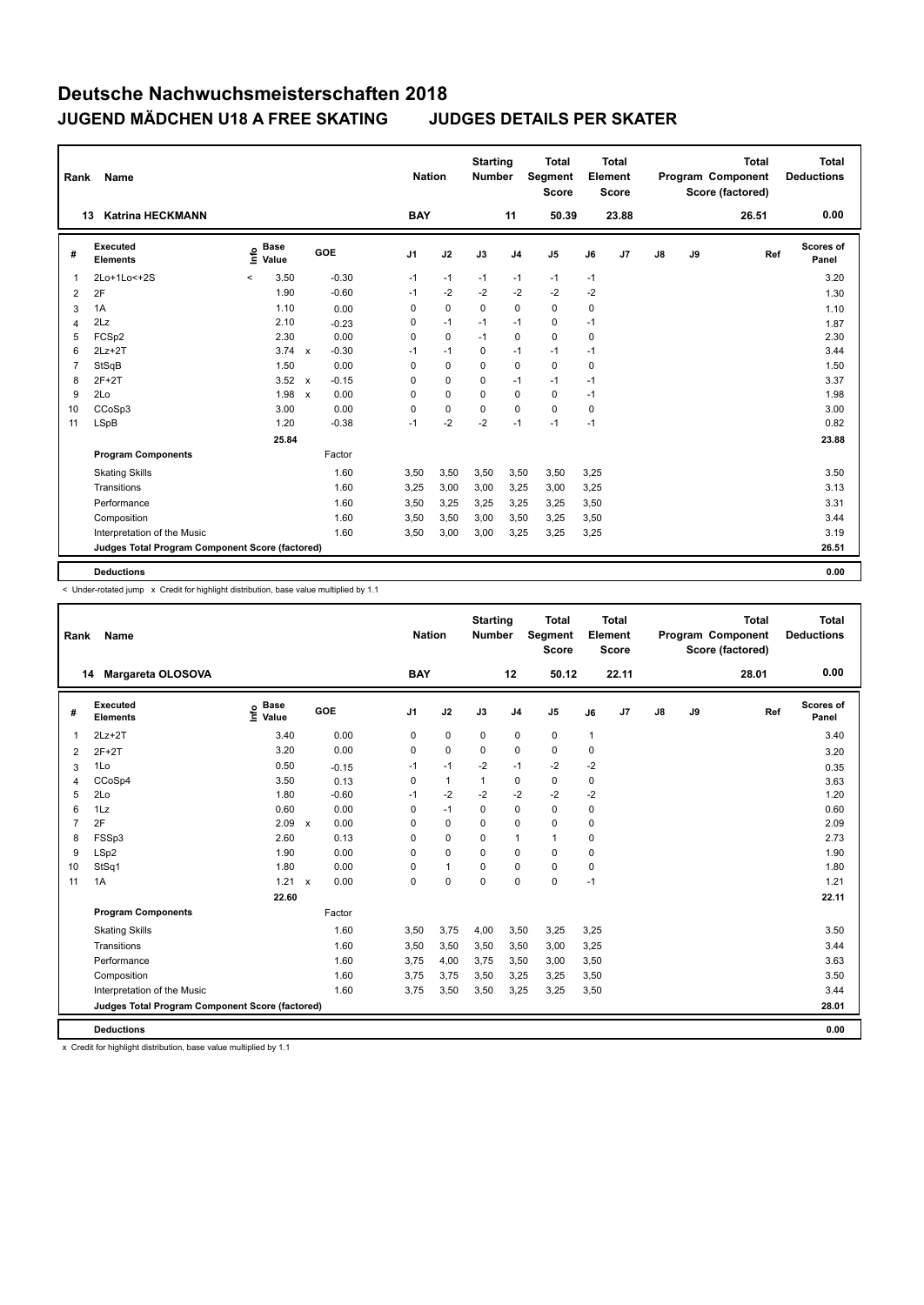| Rank           | Name                                            |    |                      |                           |         | <b>Nation</b>  |             | <b>Starting</b><br><b>Number</b> |                | <b>Total</b><br>Segment<br><b>Score</b> |      | <b>Total</b><br>Element<br><b>Score</b> |    |    | <b>Total</b><br>Program Component<br>Score (factored) | <b>Total</b><br><b>Deductions</b> |
|----------------|-------------------------------------------------|----|----------------------|---------------------------|---------|----------------|-------------|----------------------------------|----------------|-----------------------------------------|------|-----------------------------------------|----|----|-------------------------------------------------------|-----------------------------------|
|                | <b>Sophia PAULS</b><br>15                       |    |                      |                           |         | B-W            |             |                                  | 6              | 49.51                                   |      | 24.41                                   |    |    | 25.10                                                 | 0.00                              |
| #              | <b>Executed</b><br><b>Elements</b>              | ۴ô | <b>Base</b><br>Value |                           | GOE     | J <sub>1</sub> | J2          | J3                               | J <sub>4</sub> | J <sub>5</sub>                          | J6   | J <sub>7</sub>                          | J8 | J9 | Ref                                                   | Scores of<br>Panel                |
| 1              | 2F                                              |    | 1.90                 |                           | 0.00    | 0              | $\mathbf 0$ | $-1$                             | $\mathbf 0$    | 0                                       | 0    |                                         |    |    |                                                       | 1.90                              |
| 2              | 1Lz                                             |    | 0.60                 |                           | $-0.03$ | $-1$           | 0           | 0                                | $-1$           | 0                                       | 0    |                                         |    |    |                                                       | 0.57                              |
| 3              | SSp3                                            |    | 2.10                 |                           | 0.38    |                | $\mathbf 0$ | $\mathbf{1}$                     | $\mathbf{1}$   | 1                                       | 0    |                                         |    |    |                                                       | 2.48                              |
| 4              | 2F                                              |    | 1.90                 |                           | 0.00    | $-1$           | $\mathbf 0$ | $\Omega$                         | $\mathbf 0$    | 0                                       | 0    |                                         |    |    |                                                       | 1.90                              |
| 5              | 1A                                              |    | 1.10                 |                           | 0.00    | 0              | $\mathbf 0$ | 0                                | 0              | 0                                       | 0    |                                         |    |    |                                                       | 1.10                              |
| 6              | CCoSp2                                          |    | 2.50                 |                           | 0.00    | 0              | $\mathbf 0$ | 0                                | $\mathbf 0$    | 0                                       | 0    |                                         |    |    |                                                       | 2.50                              |
| $\overline{7}$ | StSq2                                           |    | 2.60                 |                           | 0.00    | 0              | $\pmb{0}$   | 0                                | $\mathbf 0$    | 0                                       | 0    |                                         |    |    |                                                       | 2.60                              |
| 8              | 2S+2T+2Lo<<                                     | << | 3.41                 | $\mathsf{x}$              | $-0.45$ | $-2$           | $-3$        | $-2$                             | $-3$           | $-2$                                    | $-2$ |                                         |    |    |                                                       | 2.96                              |
| 9              | $2S+2Lo$                                        |    | 3.41                 | $\boldsymbol{\mathsf{x}}$ | $-0.15$ | $-1$           | $-1$        | 0                                | $-1$           | 0                                       | 0    |                                         |    |    |                                                       | 3.26                              |
| 10             | $1A+2T$                                         |    | 2.64                 | $\mathsf{x}$              | 0.00    | 0              | $\mathbf 0$ | 0                                | $\mathbf 0$    | 0                                       | 0    |                                         |    |    |                                                       | 2.64                              |
| 11             | FCCoSp2                                         |    | 2.50                 |                           | 0.00    | 0              | $\mathbf 0$ | $-1$                             | $\mathbf 0$    | 0                                       | 0    |                                         |    |    |                                                       | 2.50                              |
|                |                                                 |    | 24.66                |                           |         |                |             |                                  |                |                                         |      |                                         |    |    |                                                       | 24.41                             |
|                | <b>Program Components</b>                       |    |                      |                           | Factor  |                |             |                                  |                |                                         |      |                                         |    |    |                                                       |                                   |
|                | <b>Skating Skills</b>                           |    |                      |                           | 1.60    | 3,25           | 3,25        | 3,25                             | 3,25           | 3,25                                    | 3,00 |                                         |    |    |                                                       | 3.25                              |
|                | Transitions                                     |    |                      |                           | 1.60    | 3,00           | 3,00        | 3,25                             | 3,50           | 2,75                                    | 2,50 |                                         |    |    |                                                       | 3.00                              |
|                | Performance                                     |    |                      |                           | 1.60    | 3,25           | 3,25        | 3,25                             | 3,25           | 3,00                                    | 2,75 |                                         |    |    |                                                       | 3.19                              |
|                | Composition                                     |    |                      |                           | 1.60    | 3,50           | 3,50        | 3,00                             | 3,25           | 3,00                                    | 2,75 |                                         |    |    |                                                       | 3.19                              |
|                | Interpretation of the Music                     |    |                      |                           | 1.60    | 3,25           | 3,50        | 3,00                             | 3,25           | 2,75                                    | 2,50 |                                         |    |    |                                                       | 3.06                              |
|                | Judges Total Program Component Score (factored) |    |                      |                           |         |                |             |                                  |                |                                         |      |                                         |    |    |                                                       | 25.10                             |
|                | <b>Deductions</b>                               |    |                      |                           |         |                |             |                                  |                |                                         |      |                                         |    |    |                                                       | 0.00                              |

<< Downgraded jump x Credit for highlight distribution, base value multiplied by 1.1

| Rank           | Name                                            |      |                      |              |         |                | <b>Nation</b> | <b>Starting</b><br><b>Number</b> |                | <b>Total</b><br>Segment<br><b>Score</b> |                | <b>Total</b><br>Element<br><b>Score</b> |               |    | <b>Total</b><br>Program Component<br>Score (factored) | <b>Total</b><br><b>Deductions</b> |
|----------------|-------------------------------------------------|------|----------------------|--------------|---------|----------------|---------------|----------------------------------|----------------|-----------------------------------------|----------------|-----------------------------------------|---------------|----|-------------------------------------------------------|-----------------------------------|
| 16             | <b>Mariella WALLNER</b>                         |      |                      |              |         | <b>BAY</b>     |               |                                  | 16             | 49.36                                   |                | 20.94                                   |               |    | 28.42                                                 | 0.00                              |
| #              | Executed<br><b>Elements</b>                     | Info | <b>Base</b><br>Value |              | GOE     | J <sub>1</sub> | J2            | J3                               | J <sub>4</sub> | J <sub>5</sub>                          | J6             | J <sub>7</sub>                          | $\mathsf{J}8$ | J9 | Ref                                                   | Scores of<br>Panel                |
| $\mathbf 1$    | 2F+1Lo+2S                                       |      | 3.70                 |              | 0.23    | 0              | $\mathbf{1}$  | $\mathbf{1}$                     | $\mathbf 0$    | $\mathbf{1}$                            | $\mathbf{1}$   |                                         |               |    |                                                       | 3.93                              |
| 2              | 1A                                              |      | 1.10                 |              | 0.10    | $\Omega$       | 0             | 1                                | $\mathbf{1}$   | 0                                       | $\overline{1}$ |                                         |               |    |                                                       | 1.20                              |
| 3              | 2Lz<<                                           | <<   | 0.60                 |              | $-0.28$ | $-2$           | $-2$          | $-3$                             | $-3$           | $-3$                                    | -3             |                                         |               |    |                                                       | 0.32                              |
| 4              | CCoSp2                                          |      | 2.50                 |              | 0.13    | $\Omega$       | $\Omega$      | 1                                | $\mathbf{1}$   | 0                                       | $\pmb{0}$      |                                         |               |    |                                                       | 2.63                              |
| 5              | StSq1                                           |      | 1.80                 |              | 0.00    | 0              | $\mathbf 0$   | 0                                | 0              | 0                                       | 0              |                                         |               |    |                                                       | 1.80                              |
| 6              | 2Lz                                             |      | $2.31 \times$        |              | 0.00    | $\Omega$       | $\mathbf 0$   | $\Omega$                         | 0              | $\Omega$                                | 0              |                                         |               |    |                                                       | 2.31                              |
| $\overline{7}$ | 2Lo                                             |      | 1.98                 | $\mathsf{x}$ | 0.00    | 0              | $\mathbf 0$   | 0                                | $-1$           | 0                                       | 0              |                                         |               |    |                                                       | 1.98                              |
| 8              | LSp2                                            |      | 1.90                 |              | 0.13    | 0              | $\mathbf{1}$  | $\mathbf 1$                      | 0              | 0                                       | 0              |                                         |               |    |                                                       | 2.03                              |
| 9              | $1F+1T$                                         |      | 0.99                 | $\mathsf{x}$ | 0.00    | 0              | 0             | 0                                | $-1$           | 0                                       | 0              |                                         |               |    |                                                       | 0.99                              |
| 10             | 2Lo                                             |      | 1.98                 | $\mathsf{x}$ | $-0.83$ | $-2$           | $-3$          | $-2$                             | $-3$           | $-3$                                    | -3             |                                         |               |    |                                                       | 1.15                              |
| 11             | FSSp3                                           |      | 2.60                 |              | 0.00    | $\mathbf 0$    | $\mathbf 0$   | $\mathbf 0$                      | $-1$           | 0                                       | $\mathbf 0$    |                                         |               |    |                                                       | 2.60                              |
|                |                                                 |      | 21.46                |              |         |                |               |                                  |                |                                         |                |                                         |               |    |                                                       | 20.94                             |
|                | <b>Program Components</b>                       |      |                      |              | Factor  |                |               |                                  |                |                                         |                |                                         |               |    |                                                       |                                   |
|                | <b>Skating Skills</b>                           |      |                      |              | 1.60    | 3,75           | 4,25          | 4,25                             | 3,50           | 3,50                                    | 3,50           |                                         |               |    |                                                       | 3.75                              |
|                | Transitions                                     |      |                      |              | 1.60    | 3.75           | 3,50          | 3,75                             | 3,00           | 3,25                                    | 3,25           |                                         |               |    |                                                       | 3.44                              |
|                | Performance                                     |      |                      |              | 1.60    | 3,75           | 3,75          | 4,00                             | 3,00           | 3,50                                    | 3,50           |                                         |               |    |                                                       | 3.63                              |
|                | Composition                                     |      |                      |              | 1.60    | 3.75           | 3,75          | 3,75                             | 3,25           | 3,25                                    | 3,50           |                                         |               |    |                                                       | 3.56                              |
|                | Interpretation of the Music                     |      |                      |              | 1.60    | 3,75           | 3,50          | 3,50                             | 3,00           | 3,50                                    | 3,00           |                                         |               |    |                                                       | 3.38                              |
|                | Judges Total Program Component Score (factored) |      |                      |              |         |                |               |                                  |                |                                         |                |                                         |               |    |                                                       | 28.42                             |
|                | <b>Deductions</b>                               |      |                      |              |         |                |               |                                  |                |                                         |                |                                         |               |    |                                                       | 0.00                              |

<< Downgraded jump x Credit for highlight distribution, base value multiplied by 1.1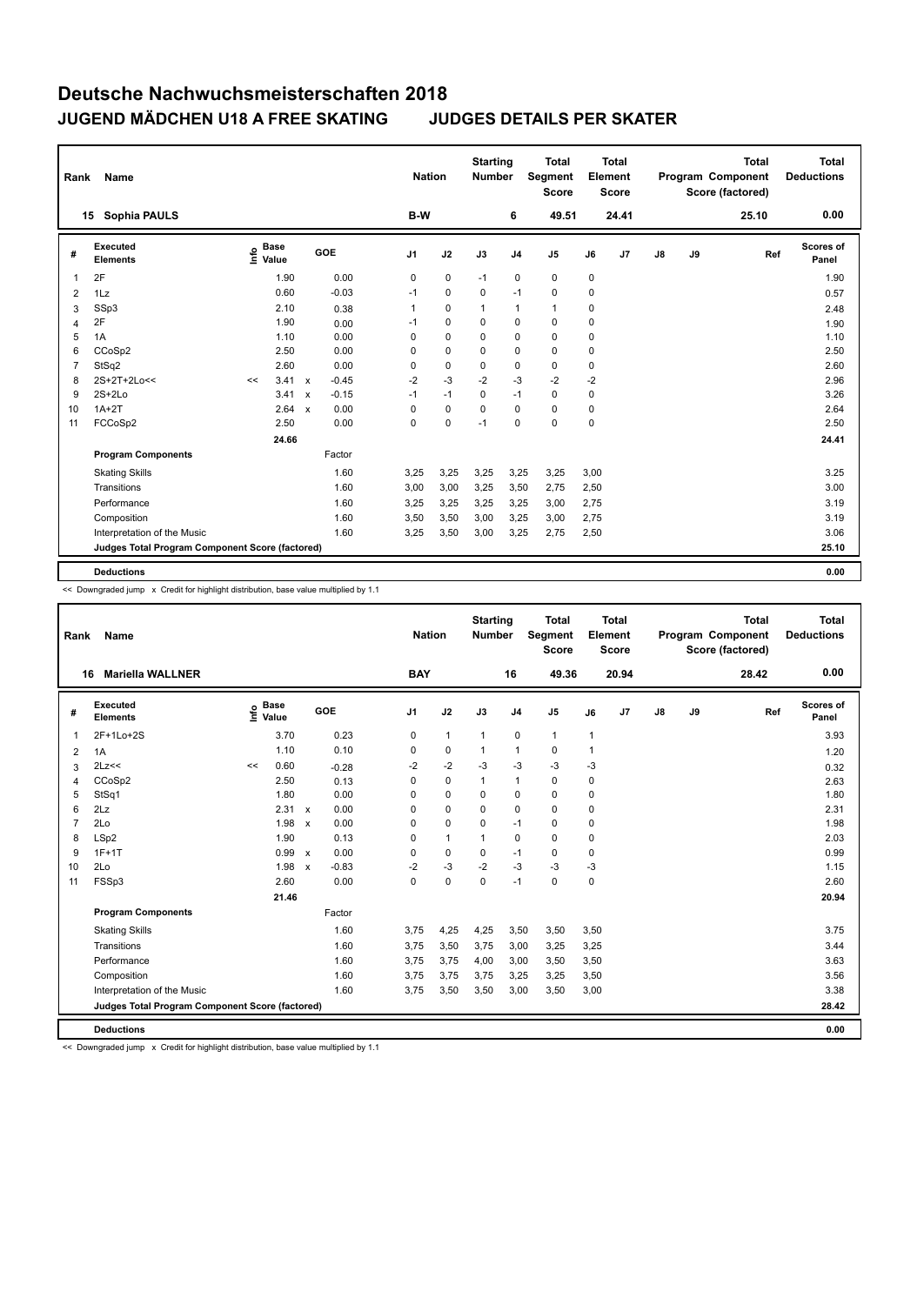| Rank           | Name                                            |         |                      |              |         | <b>Nation</b>  |              | <b>Starting</b><br><b>Number</b> |                          | <b>Total</b><br>Segment<br><b>Score</b> |                | Total<br>Element<br><b>Score</b> |               |    | <b>Total</b><br>Program Component<br>Score (factored) | <b>Total</b><br><b>Deductions</b> |
|----------------|-------------------------------------------------|---------|----------------------|--------------|---------|----------------|--------------|----------------------------------|--------------------------|-----------------------------------------|----------------|----------------------------------|---------------|----|-------------------------------------------------------|-----------------------------------|
| 17             | <b>Annabel HABERMANN</b>                        |         |                      |              |         | <b>BER</b>     |              |                                  | $\overline{7}$           | 46.87                                   |                | 19.67                            |               |    | 27.20                                                 | 0.00                              |
| #              | <b>Executed</b><br><b>Elements</b>              | ١nfo    | <b>Base</b><br>Value |              | GOE     | J <sub>1</sub> | J2           | J3                               | J <sub>4</sub>           | J <sub>5</sub>                          | J6             | J7                               | $\mathsf{J}8$ | J9 | Ref                                                   | <b>Scores of</b><br>Panel         |
| 1              | 2F                                              |         | 1.90                 |              | 0.30    | $\mathbf{1}$   | $\mathbf{1}$ | 0                                | 1                        | $\mathbf{1}$                            | $\mathbf{1}$   |                                  |               |    |                                                       | 2.20                              |
| $\overline{2}$ | 2Lze                                            | e       | 1.50                 |              | $-0.60$ | $-1$           | $-2$         | $-2$                             | $-3$                     | $-2$                                    | $-2$           |                                  |               |    |                                                       | 0.90                              |
| 3              | 2Lo+1Lo                                         |         | 2.30                 |              | $-0.38$ | $-1$           | $-2$         | $-1$                             | $-2$                     | 0                                       | $-1$           |                                  |               |    |                                                       | 1.92                              |
| 4              | CCoSp3                                          |         | 3.00                 |              | 0.25    | $\mathbf{1}$   | $\mathbf{1}$ | $\mathbf{1}$                     | $\Omega$                 | $\Omega$                                | 0              |                                  |               |    |                                                       | 3.25                              |
| 5              | 2F*+2T*+1Lo<*+2S<*                              | $\star$ | 0.00                 |              | 0.00    |                |              |                                  | $\overline{\phantom{a}}$ | $\overline{a}$                          |                |                                  |               |    |                                                       | 0.00                              |
| 6              | $1A+2T$                                         |         | 2.40                 |              | $-0.20$ | $-1$           | $-1$         | $-1$                             | $-1$                     | $-1$                                    | $-1$           |                                  |               |    |                                                       | 2.20                              |
| $\overline{7}$ | StSq1                                           |         | 1.80                 |              | 0.25    | $\mathbf{1}$   | $\mathbf{1}$ | $\mathbf{1}$                     | $\mathbf 0$              | 0                                       | 0              |                                  |               |    |                                                       | 2.05                              |
| 8              | FSSp2                                           |         | 2.30                 |              | $-0.15$ | $\mathbf 0$    | $-1$         | $-1$                             | $-1$                     | 0                                       | 0              |                                  |               |    |                                                       | 2.15                              |
| 9              | 2Lze                                            | e       | 1.65                 | $\mathsf{x}$ | $-0.53$ | $-1$           | $-2$         | $-2$                             | $-2$                     | $-2$                                    | 0              |                                  |               |    |                                                       | 1.12                              |
| 10             | 2S                                              |         | 1.43                 | $\mathbf{x}$ | 0.05    | $\Omega$       | $\mathbf{1}$ | $\mathbf{1}$                     | $\Omega$                 | 0                                       | 0              |                                  |               |    |                                                       | 1.48                              |
| 11             | LSp2                                            |         | 1.90                 |              | 0.50    | 1              | $\mathbf{1}$ | $\overline{1}$                   | $\mathbf{1}$             | 0                                       | $\overline{1}$ |                                  |               |    |                                                       | 2.40                              |
|                |                                                 |         | 20.18                |              |         |                |              |                                  |                          |                                         |                |                                  |               |    |                                                       | 19.67                             |
|                | <b>Program Components</b>                       |         |                      |              | Factor  |                |              |                                  |                          |                                         |                |                                  |               |    |                                                       |                                   |
|                | <b>Skating Skills</b>                           |         |                      |              | 1.60    | 3.75           | 3,75         | 3,75                             | 3,25                     | 3,25                                    | 3,50           |                                  |               |    |                                                       | 3.56                              |
|                | Transitions                                     |         |                      |              | 1.60    | 3,50           | 3,25         | 3,25                             | 3,25                     | 3,00                                    | 3,25           |                                  |               |    |                                                       | 3.25                              |
|                | Performance                                     |         |                      |              | 1.60    | 4,00           | 3,50         | 3,50                             | 3,25                     | 3,25                                    | 3,50           |                                  |               |    |                                                       | 3.44                              |
|                | Composition                                     |         |                      |              | 1.60    | 3,75           | 3,25         | 3,50                             | 3,00                     | 3,00                                    | 3,50           |                                  |               |    |                                                       | 3.31                              |
|                | Interpretation of the Music                     |         |                      |              | 1.60    | 3,75           | 3,50         | 3,50                             | 3,25                     | 3,25                                    | 3,50           |                                  |               |    |                                                       | 3.44                              |
|                | Judges Total Program Component Score (factored) |         |                      |              |         |                |              |                                  |                          |                                         |                |                                  |               |    |                                                       | 27.20                             |
|                | <b>Deductions</b>                               |         |                      |              |         |                |              |                                  |                          |                                         |                |                                  |               |    |                                                       | 0.00                              |

< Under-rotated jump \* Invalid element x Credit for highlight distribution, base value multiplied by 1.1 e Wrong edge

| Rank | Name                                            |         |                      |                           |         |                | <b>Nation</b> |             | <b>Starting</b><br><b>Number</b> |                | <b>Total</b><br>Segment<br><b>Score</b> |             | <b>Total</b><br>Element<br><b>Score</b> |               |    | <b>Total</b><br>Program Component<br>Score (factored) | <b>Total</b><br><b>Deductions</b> |
|------|-------------------------------------------------|---------|----------------------|---------------------------|---------|----------------|---------------|-------------|----------------------------------|----------------|-----------------------------------------|-------------|-----------------------------------------|---------------|----|-------------------------------------------------------|-----------------------------------|
|      | Anna Maria MAKSIMENKO<br>18                     |         |                      |                           |         |                | <b>HAM</b>    |             |                                  | 1              | 43.36                                   |             | 20.36                                   |               |    | 23.00                                                 | 0.00                              |
| #    | Executed<br><b>Elements</b>                     | ۴٥      | <b>Base</b><br>Value |                           | GOE     | J <sub>1</sub> |               | J2          | J3                               | J <sub>4</sub> | J <sub>5</sub>                          | J6          | J7                                      | $\mathsf{J}8$ | J9 | Ref                                                   | Scores of<br>Panel                |
| 1    | 2S                                              |         | 1.30                 |                           | 0.00    | 0              |               | $\mathbf 0$ | 0                                | $\pmb{0}$      | $\mathbf 0$                             | $\mathbf 0$ |                                         |               |    |                                                       | 1.30                              |
| 2    | 2Lz                                             |         | 2.10                 |                           | $-0.38$ | $-1$           |               | $-1$        | $-2$                             | $-1$           | $-2$                                    | $-1$        |                                         |               |    |                                                       | 1.72                              |
| 3    | 1A                                              |         | 1.10                 |                           | 0.00    | 0              |               | 0           | 0                                | $\mathbf 0$    | $\mathbf 0$                             | 0           |                                         |               |    |                                                       | 1.10                              |
| 4    | <b>LSpB</b>                                     |         | 1.20                 |                           | $-0.08$ | 0              |               | $\mathbf 0$ | 0                                | $-1$           | 0                                       | $-1$        |                                         |               |    |                                                       | 1.12                              |
| 5    | StSq1                                           |         | 1.80                 |                           | 0.00    | 0              |               | $\mathbf 0$ | $\Omega$                         | $\mathbf 0$    | $\mathbf 0$                             | 0           |                                         |               |    |                                                       | 1.80                              |
| 6    | 2F                                              |         | 1.90                 |                           | $-0.30$ | 0              |               | $-1$        | $-1$                             | $-2$           | $-1$                                    | $-1$        |                                         |               |    |                                                       | 1.60                              |
| 7    | FSSp1                                           |         | 2.00                 |                           | $-0.15$ | 0              |               | $\mathbf 0$ | $-1$                             | $-1$           | $\mathbf 0$                             | $-1$        |                                         |               |    |                                                       | 1.85                              |
| 8    | 2Lz+1Lo+2S                                      |         | 4.29                 | $\mathsf{x}$              | 0.00    | 0              |               | $\mathbf 0$ | $\mathbf 0$                      | $\mathbf 0$    | $\mathbf 0$                             | 0           |                                         |               |    |                                                       | 4.29                              |
| 9    | 2S*+2Lo<                                        | $\star$ | 1.43                 | $\boldsymbol{\mathsf{x}}$ | $-0.38$ | $-1$           |               | $-1$        | $-2$                             | $-2$           | $-1$                                    | $-1$        |                                         |               |    |                                                       | 1.05                              |
| 10   | $2T+2Lo<<$                                      | <<      | 1.98                 | $\boldsymbol{\mathsf{x}}$ | $-0.45$ | $-2$           |               | $-2$        | $-3$                             | $-3$           | $-2$                                    | $-2$        |                                         |               |    |                                                       | 1.53                              |
| 11   | CCoSp3                                          |         | 3.00                 |                           | 0.00    | $\Omega$       |               | $\mathbf 0$ | $-1$                             | $\mathbf 0$    | $\mathbf 0$                             | 0           |                                         |               |    |                                                       | 3.00                              |
|      |                                                 |         | 22.10                |                           |         |                |               |             |                                  |                |                                         |             |                                         |               |    |                                                       | 20.36                             |
|      | <b>Program Components</b>                       |         |                      |                           | Factor  |                |               |             |                                  |                |                                         |             |                                         |               |    |                                                       |                                   |
|      | <b>Skating Skills</b>                           |         |                      |                           | 1.60    | 3,25           |               | 3,50        | 3,25                             | 2,75           | 2,75                                    | 3,00        |                                         |               |    |                                                       | 3.06                              |
|      | Transitions                                     |         |                      |                           | 1.60    | 3,00           |               | 2,75        | 2,75                             | 3,00           | 2,75                                    | 2,75        |                                         |               |    |                                                       | 2.81                              |
|      | Performance                                     |         |                      |                           | 1.60    | 3,00           |               | 3,00        | 2,75                             | 2,75           | 2,75                                    | 2,75        |                                         |               |    |                                                       | 2.81                              |
|      | Composition                                     |         |                      |                           | 1.60    | 3,25           |               | 3,25        | 2,50                             | 3,00           | 2,75                                    | 3,00        |                                         |               |    |                                                       | 3.00                              |
|      | Interpretation of the Music                     |         |                      |                           | 1.60    | 3,00           |               | 2,75        | 2,50                             | 2,75           | 2,50                                    | 2,75        |                                         |               |    |                                                       | 2.69                              |
|      | Judges Total Program Component Score (factored) |         |                      |                           |         |                |               |             |                                  |                |                                         |             |                                         |               |    |                                                       | 23.00                             |
|      |                                                 |         |                      |                           |         |                |               |             |                                  |                |                                         |             |                                         |               |    |                                                       |                                   |
|      | <b>Deductions</b>                               |         |                      |                           |         |                |               |             |                                  |                |                                         |             |                                         |               |    |                                                       | 0.00                              |

< Under-rotated jump << Downgraded jump \* Invalid element x Credit for highlight distribution, base value multiplied by 1.1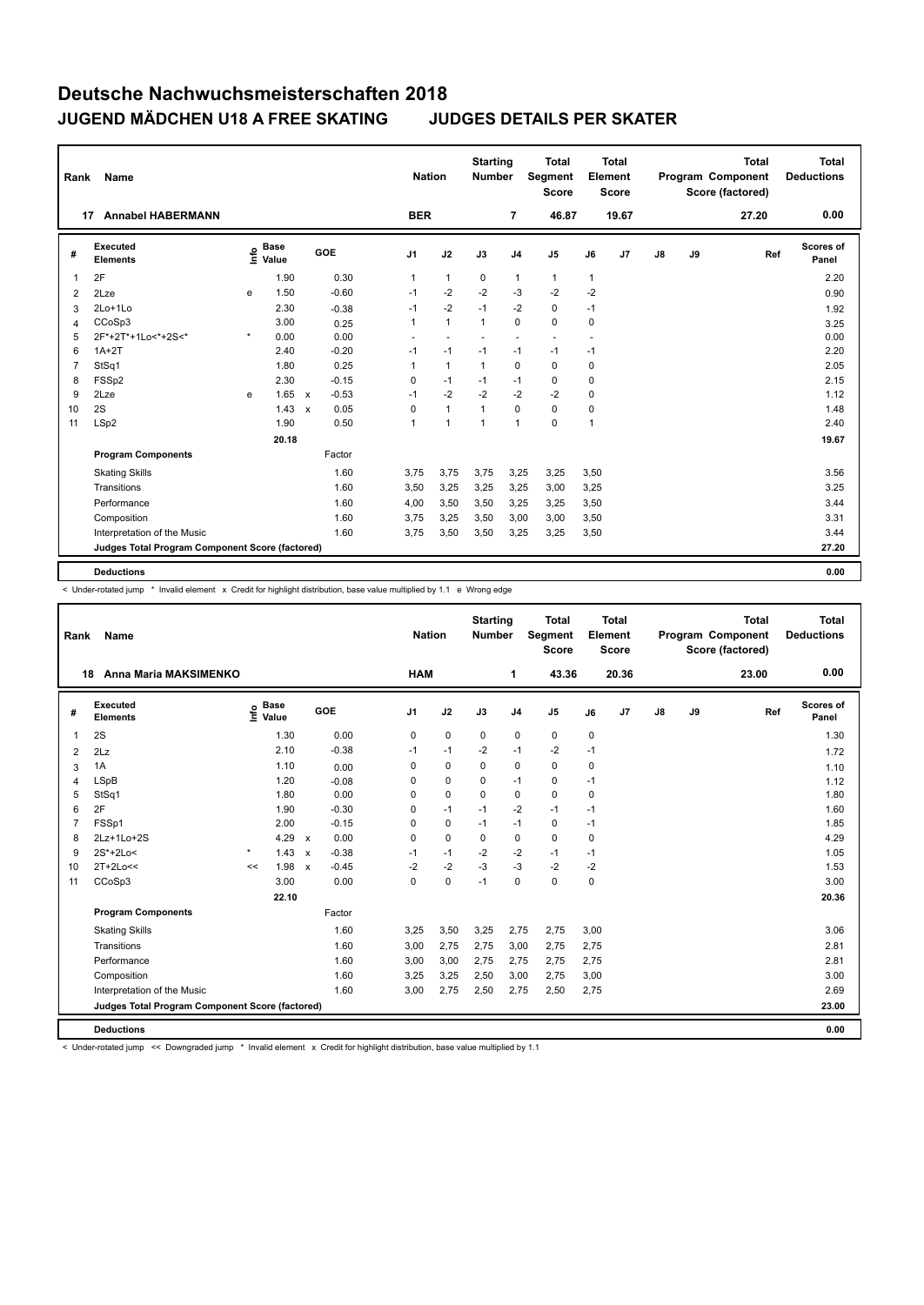| Rank           | Name                                            |                              |                         | <b>Nation</b>  |             | <b>Starting</b><br><b>Number</b> |                | <b>Total</b><br>Segment<br><b>Score</b> |             | <b>Total</b><br>Element<br><b>Score</b> |    |    | <b>Total</b><br>Program Component<br>Score (factored) | <b>Total</b><br><b>Deductions</b> |
|----------------|-------------------------------------------------|------------------------------|-------------------------|----------------|-------------|----------------------------------|----------------|-----------------------------------------|-------------|-----------------------------------------|----|----|-------------------------------------------------------|-----------------------------------|
|                | <b>Jule GROENERT</b><br>19                      |                              |                         | <b>NRW</b>     |             |                                  | 10             | 41.62                                   |             | 19.21                                   |    |    | 25.41                                                 | 3.00                              |
| #              | Executed<br><b>Elements</b>                     | <b>Base</b><br>١nfo<br>Value | <b>GOE</b>              | J <sub>1</sub> | J2          | J3                               | J <sub>4</sub> | J <sub>5</sub>                          | J6          | J7                                      | J8 | J9 | Ref                                                   | Scores of<br>Panel                |
|                | 1A                                              | 1.10                         | 0.00                    | 0              | $\mathbf 0$ | $\mathbf 0$                      | $\pmb{0}$      | $\mathbf 0$                             | $\mathbf 0$ |                                         |    |    |                                                       | 1.10                              |
| $\overline{2}$ | 2Lz                                             | 2.10                         | $-0.60$                 | $-1$           | $-2$        | $-2$                             | $-2$           | $-2$                                    | $-2$        |                                         |    |    |                                                       | 1.50                              |
| 3              | $2Lo+2T$                                        | 3.10                         | 0.00                    | 0              | $\mathbf 0$ | 0                                | $\mathbf 0$    | $\mathbf 0$                             | 0           |                                         |    |    |                                                       | 3.10                              |
| $\overline{4}$ | 2F                                              | 1.90                         | $-0.90$                 | $-3$           | $-3$        | $-3$                             | $-3$           | $-3$                                    | $-3$        |                                         |    |    |                                                       | 1.00                              |
| 5              | FSSp2                                           | 2.30                         | $-0.30$                 | $-1$           | $-1$        | $-1$                             | $-1$           | $-1$                                    | $-1$        |                                         |    |    |                                                       | 2.00                              |
| 6              | 2Lz                                             | 2.31                         | $-0.90$<br>$\mathsf{x}$ | $-3$           | $-3$        | -3                               | $-3$           | $-3$                                    | $-3$        |                                         |    |    |                                                       | 1.41                              |
| 7              | 1A                                              | 1.21                         | 0.00<br>$\mathsf{x}$    | 0              | $\Omega$    | $\Omega$                         | $\Omega$       | $\Omega$                                | 0           |                                         |    |    |                                                       | 1.21                              |
| 8              | CCoSp3V                                         | 2.50                         | 0.00                    | 0              | $\mathbf 0$ | $-1$                             | $\mathbf 0$    | $\mathbf 0$                             | 0           |                                         |    |    |                                                       | 2.50                              |
| 9              | 2F                                              | 2.09                         | 0.00<br>$\mathbf{x}$    | 0              | $\Omega$    | $\Omega$                         | $\mathbf 0$    | $\Omega$                                | $\Omega$    |                                         |    |    |                                                       | 2.09                              |
| 10             | StSq1                                           | 1.80                         | 0.00                    | 0              | $\Omega$    | $\Omega$                         | $\Omega$       | $\mathbf 0$                             | 0           |                                         |    |    |                                                       | 1.80                              |
| 11             | LSp1                                            | 1.50                         | 0.00                    | 0              | $\mathbf 0$ | $\Omega$                         | $\Omega$       | $\mathbf 0$                             | $\mathbf 0$ |                                         |    |    |                                                       | 1.50                              |
|                |                                                 | 21.91                        |                         |                |             |                                  |                |                                         |             |                                         |    |    |                                                       | 19.21                             |
|                | <b>Program Components</b>                       |                              | Factor                  |                |             |                                  |                |                                         |             |                                         |    |    |                                                       |                                   |
|                | <b>Skating Skills</b>                           |                              | 1.60                    | 3,00           | 3,25        | 3,75                             | 3,75           | 3,25                                    | 3,50        |                                         |    |    |                                                       | 3.44                              |
|                | Transitions                                     |                              | 1.60                    | 2,75           | 2,50        | 3,25                             | 3,25           | 3,00                                    | 3,00        |                                         |    |    |                                                       | 3.00                              |
|                | Performance                                     |                              | 1.60                    | 3,00           | 2,75        | 3,25                             | 3,25           | 3,00                                    | 3,25        |                                         |    |    |                                                       | 3.13                              |
|                | Composition                                     |                              | 1.60                    | 3,25           | 3,25        | 3,00                             | 3,25           | 3,25                                    | 3,50        |                                         |    |    |                                                       | 3.25                              |
|                | Interpretation of the Music                     |                              | 1.60                    | 3,00           | 2,75        | 3,00                             | 3,25           | 3,00                                    | 3,25        |                                         |    |    |                                                       | 3.06                              |
|                | Judges Total Program Component Score (factored) |                              |                         |                |             |                                  |                |                                         |             |                                         |    |    |                                                       | 25.41                             |
|                | <b>Deductions</b>                               | Time violation:              | $-1.00$                 |                |             |                                  | Falls:         | $-2.00$                                 |             |                                         |    |    |                                                       | $-3.00$                           |

x Credit for highlight distribution, base value multiplied by 1.1

| Rank | Name                                            |                              |                         | <b>Nation</b>  |             | <b>Starting</b><br><b>Number</b> |                | <b>Total</b><br>Segment<br><b>Score</b> |          | <b>Total</b><br>Element<br><b>Score</b> |               |    | <b>Total</b><br>Program Component<br>Score (factored) | <b>Total</b><br><b>Deductions</b> |
|------|-------------------------------------------------|------------------------------|-------------------------|----------------|-------------|----------------------------------|----------------|-----------------------------------------|----------|-----------------------------------------|---------------|----|-------------------------------------------------------|-----------------------------------|
|      | <b>Alexandra ALSCHER</b><br>20                  |                              |                         | <b>BAY</b>     |             |                                  | 5              | 40.03                                   |          | 16.83                                   |               |    | 23.20                                                 | 0.00                              |
| #    | Executed<br><b>Elements</b>                     | <b>Base</b><br>lnfo<br>Value | GOE                     | J <sub>1</sub> | J2          | J3                               | J <sub>4</sub> | J5                                      | J6       | J7                                      | $\mathsf{J}8$ | J9 | Ref                                                   | <b>Scores of</b><br>Panel         |
| 1    | $1F+1T$                                         | 0.90                         | $-0.08$                 | $-1$           | 0           | 0                                | $-1$           | $-1$                                    | $-1$     |                                         |               |    |                                                       | 0.82                              |
| 2    | 2S                                              | 1.30                         | 0.00                    | 0              | $\mathbf 0$ | $\Omega$                         | $\mathbf 0$    | $\Omega$                                | 0        |                                         |               |    |                                                       | 1.30                              |
| 3    | 1Lz                                             | 0.60                         | $-0.03$                 | $-1$           | 0           | 0                                | 0              | 0                                       | $-1$     |                                         |               |    |                                                       | 0.57                              |
| 4    | FSSp3                                           | 2.60                         | 0.00                    | 0              | $\mathbf 0$ | $\mathbf 0$                      | 1              | 0                                       | $-1$     |                                         |               |    |                                                       | 2.60                              |
| 5    | 2S                                              | 1.30                         | $-0.40$                 | $-1$           | $-2$        | $-2$                             | $-2$           | $-2$                                    | $-2$     |                                         |               |    |                                                       | 0.90                              |
| 6    | 1F                                              | 0.50                         | $-0.10$                 | $-1$           | $-1$        | $\Omega$                         | $-1$           | $-1$                                    | $-1$     |                                         |               |    |                                                       | 0.40                              |
| 7    | $1A+2Lo$                                        | 2.90                         | 0.00                    | $\Omega$       | $\mathbf 0$ | $\Omega$                         | $\Omega$       | 0                                       | $\Omega$ |                                         |               |    |                                                       | 2.90                              |
| 8    | CCoSp2V                                         | 2.00                         | 0.00                    | $\Omega$       | $\mathbf 0$ | $\Omega$                         | $\mathbf 0$    | 0                                       | 0        |                                         |               |    |                                                       | 2.00                              |
| 9    | StSq1                                           | 1.80                         | 0.00                    | $\Omega$       | $\mathbf 0$ | $\Omega$                         | $\Omega$       | 0                                       | 0        |                                         |               |    |                                                       | 1.80                              |
| 10   | 1Lz+2T+1Lo                                      | 2.64                         | $-0.20$<br>$\mathsf{x}$ | $-1$           | $-1$        | 0                                | $-1$           | $-1$                                    | $-1$     |                                         |               |    |                                                       | 2.44                              |
| 11   | CSpB                                            | 1.10                         | 0.00                    | $\Omega$       | 0           | $\Omega$                         | $\Omega$       | 0                                       | 0        |                                         |               |    |                                                       | 1.10                              |
|      |                                                 | 17.64                        |                         |                |             |                                  |                |                                         |          |                                         |               |    |                                                       | 16.83                             |
|      | <b>Program Components</b>                       |                              | Factor                  |                |             |                                  |                |                                         |          |                                         |               |    |                                                       |                                   |
|      | <b>Skating Skills</b>                           |                              | 1.60                    | 3,25           | 3,25        | 3,25                             | 3,50           | 3,00                                    | 2,75     |                                         |               |    |                                                       | 3.19                              |
|      | Transitions                                     |                              | 1.60                    | 3,00           | 2,75        | 2,75                             | 3,25           | 2,75                                    | 2,50     |                                         |               |    |                                                       | 2.81                              |
|      | Performance                                     |                              | 1.60                    | 3,25           | 3,00        | 2,50                             | 3,00           | 2,75                                    | 2,25     |                                         |               |    |                                                       | 2.81                              |
|      | Composition                                     |                              | 1.60                    | 3,00           | 3,00        | 2,50                             | 3,00           | 3,00                                    | 2,75     |                                         |               |    |                                                       | 2.94                              |
|      | Interpretation of the Music                     |                              | 1.60                    | 3,00           | 2,75        | 2,50                             | 2,75           | 3,00                                    | 2,50     |                                         |               |    |                                                       | 2.75                              |
|      | Judges Total Program Component Score (factored) |                              |                         |                |             |                                  |                |                                         |          |                                         |               |    |                                                       | 23.20                             |
|      | <b>Deductions</b>                               |                              |                         |                |             |                                  |                |                                         |          |                                         |               |    |                                                       | 0.00                              |